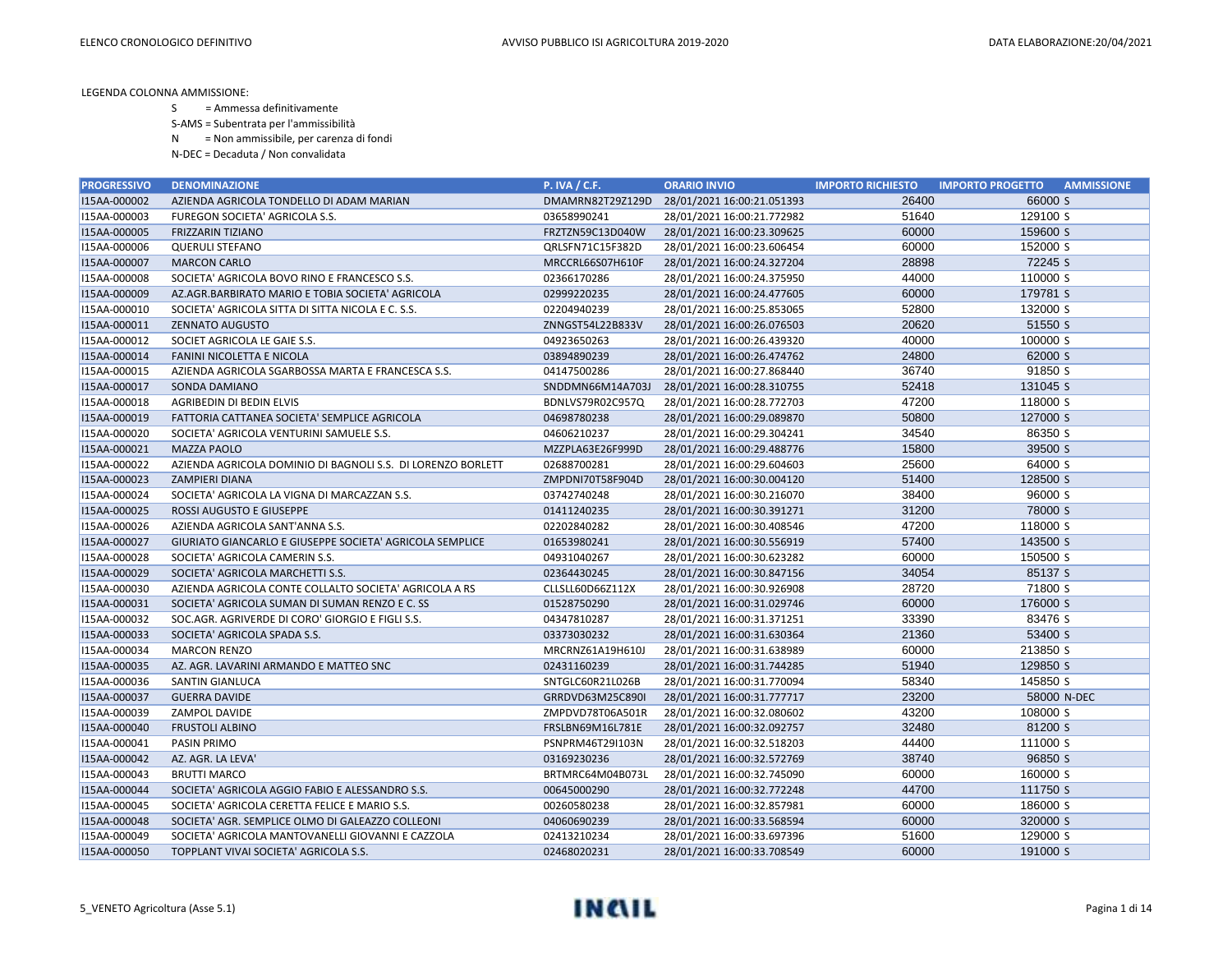- S = Ammessa definitivamente
- S-AMS = Subentrata per l'ammissibilità
- N = Non ammissibile, per carenza di fondi
- N-DEC = Decaduta / Non convalidata

| <b>PROGRESSIVO</b> | <b>DENOMINAZIONE</b>                                        | <b>P. IVA / C.F.</b>    | <b>ORARIO INVIO</b>        | <b>IMPORTO RICHIESTO</b> | <b>IMPORTO PROGETTO</b><br><b>AMMISSIONE</b> |
|--------------------|-------------------------------------------------------------|-------------------------|----------------------------|--------------------------|----------------------------------------------|
| I15AA-000053       | NEGRETTO PIERGUIDO                                          | NGRPGD58P26F394I        | 28/01/2021 16:00:33.781464 | 46120                    | 115300 S                                     |
| I15AA-000054       | SALVAGNINI DANIELE                                          | SLVDNL76E18A059Q        | 28/01/2021 16:00:33.939641 | 60000                    | 162000 S                                     |
| I15AA-000055       | CRISTOFOLI STEFANO E BRUNO SOCIETA' AGRICOLA SEMPLICE       | CRSSFN93L18E512T        | 28/01/2021 16:00:33.986948 | 58600                    | 146500 S                                     |
| I15AA-000056       | LA MORA SOC. AGRICOLA DI DAL CAPPELLO M. E CARRARO          | 03961760240             | 28/01/2021 16:00:34.078932 | 60000                    | 210000 S                                     |
| I15AA-000057       | SOCIETA' AGRICOLA CA' PISANI S.S. DI COSTANTINO PIOVAN      | 03239360286             | 28/01/2021 16:00:34.206573 | 60000                    | 250000 S                                     |
| I15AA-000058       | VALENTINI TIZIANO E ANDREA S.S. SOCIETA' AGRICOLA           | 01418100291             | 28/01/2021 16:00:34.214726 | 48140                    | 120350 S                                     |
| I15AA-000060       | SOC. AGRICOLA LA COLLINETTA S.S.                            | 02144340201             | 28/01/2021 16:00:34.243325 | 60000                    | 188000 S                                     |
| I15AA-000061       | AZIENDA AGRICOLA SINCIELLI                                  | CNBNDR54C28L736O        | 28/01/2021 16:00:34.473808 | 60000                    | 185000 S                                     |
| I15AA-000062       | FRACCAROLI TIZIANO                                          | FRCTZN51A21L781N        | 28/01/2021 16:00:34.493973 | 10972                    | 27430 S                                      |
| I15AA-000063       | SPINELLI PIETRO FRANCO                                      | SPNPRF50B18I826W        | 28/01/2021 16:00:34.501029 | 40000                    | 100000 S                                     |
| I15AA-000064       | RIGONI PAOLO                                                | RGNPLA75M02A465W        | 28/01/2021 16:00:34.707949 | 29709                    | 74273 S                                      |
| I15AA-000065       | AZIENDA AGRICOLA ALBA FRANCESCO E STEFANO S. S. SOCIET AGRI | 03369060276             | 28/01/2021 16:00:34.752318 | 43200                    | 108000 S                                     |
| I15AA-000066       | PATUZZO NICOLA                                              | PTZNCL88H24E512W        | 28/01/2021 16:00:34.935702 | 32800                    | 82000 S                                      |
| I15AA-000067       | AZIENDA AGRICOLA BUGLIONI SOCIETA' AGRICOLA                 | 02851290235             | 28/01/2021 16:00:35.011190 | 17200                    | 43000 S                                      |
| I15AA-000068       | TERRE DEI BUTH SOCIETA' AGRICOLA S.S.                       | 04349130262             | 28/01/2021 16:00:35.057262 | 51600                    | 129000 S                                     |
| I15AA-000069       | <b>DOVIGO PIETRO</b>                                        | DVGPTR69P19D442D        | 28/01/2021 16:00:35.066746 | 60000                    | 200850 S                                     |
| I15AA-000070       | SPINATO ANTONIO                                             | SPNNTN60L08C119T        | 28/01/2021 16:00:35.083740 | 54400                    | 136000 S                                     |
| I15AA-000071       | CA' AVIGNONE SOCIETA' SEMPLICE AGRICOLA DI ERCOLINO NICOLA  | 05132590281             | 28/01/2021 16:00:35.162797 | 17268                    | 43170 N-DEC                                  |
| I15AA-000072       | AZ.AGR. SCUDELLARO S.S.                                     | 03825310281             | 28/01/2021 16:00:35.248814 | 60000                    | 151000 S                                     |
| I15AA-000075       | <b>ZULLO DAMIANO</b>                                        | ZLLDMN78C13L781Q        | 28/01/2021 16:00:35.557679 | 24400                    | 61000 S                                      |
| I15AA-000076       | <b>COSER ALEXANDER</b>                                      | CSRLND87H19A952F        | 28/01/2021 16:00:35.623737 | 37200                    | 93000 S                                      |
| I15AA-000077       | <b>BOLZAN CRISTINA</b>                                      | BLZCST75B54E970G        | 28/01/2021 16:00:35.706940 | 10700                    | 26900 S                                      |
| I15AA-000078       | <b>GAIGA CLAUDIO</b>                                        | GGACLD67E28A400P        | 28/01/2021 16:00:35.886428 | 27800                    | 69500 S                                      |
| I15AA-000079       | SOC. AGR. MARCELLO DEL MAJNO S.S.                           | 00200370260             | 28/01/2021 16:00:35.918150 | 33960                    | 84900 S                                      |
| I15AA-000080       | SOC. AGRIC.CAZZARO DI CAZZARO F.E M. S.S                    | 02363580289             | 28/01/2021 16:00:36.215870 | 60000                    | 165000 S                                     |
| I15AA-000081       | DE CANDIDO MATTIA                                           | DCNMTT93S10G642M        | 28/01/2021 16:00:36.279036 | 44000                    | 110000 S                                     |
| I15AA-000082       | MONTANARI MARCO E PAOLO SOC.SEMPLICE                        | 01663810230             | 28/01/2021 16:00:36.288208 | 37376                    | 93441 S                                      |
| I15AA-000083       | AZ.AGR. BARCO DI DE FAVERI LUCIO E MARIO S.S.               | 02340110267             | 28/01/2021 16:00:36.326493 | 60000                    | 161000 S                                     |
| I15AA-000084       | SOCIETA' AGRICOLA FUTURA S.S.                               | 04597380239             | 28/01/2021 16:00:36.413925 | 36400                    | 91000 S                                      |
| I15AA-000085       | SOCIETA' AGRICOLA CERVELLINO SRL                            | 03007490794             | 28/01/2021 16:00:36.587582 | 60000                    | 151228 S                                     |
| I15AA-000087       | <b>FANTIN BENVENUTO</b>                                     | FNTBVN65A08F725L        | 28/01/2021 16:00:36.897185 | 28592                    | 71480 S                                      |
| I15AA-000088       | <b>GREEN VALLEY</b>                                         | TMSSFN58T30A059S        | 28/01/2021 16:00:37.004145 | 40000                    | 100000 S                                     |
| I15AA-000089       | PERUZZI DENIS                                               | PRZDNS79A31H783X        | 28/01/2021 16:00:37.347211 | 30540                    | 76350 S                                      |
| I15AA-000090       | <b>MARANGONI GIUSEPPE</b>                                   | MRNGPP64C11C207Y        | 28/01/2021 16:00:37.397578 | 50140                    | 125350 S                                     |
| I15AA-000091       | MOZ GIUSEPPE                                                | MZOGPP46P02C815G        | 28/01/2021 16:00:37.602218 | 20000                    | 50000 N-DEC                                  |
| I15AA-000092       | <b>RUFFATO GIANNI</b>                                       | <b>RFFGNN59P18I207K</b> | 28/01/2021 16:00:37.829007 | 60000                    | 270000 S                                     |
| I15AA-000093       | ZANINI DOMENICO                                             | ZNNDNC38B03B073P        | 28/01/2021 16:00:37.951970 | 35200                    | 88500 S                                      |
| I15AA-000094       | BROLESE MASSIMO E STEFANO SOCIETA' AGRICOLA SEMPLICE        | 02343620270             | 28/01/2021 16:00:37.962572 | 60000                    | 162000 S                                     |
| I15AA-000095       | SOCIETA' AGRICOLA URBANI PAOLO E DAMIANO S.S.               | 01709990236             | 28/01/2021 16:00:38.159052 | 30400                    | 76000 S                                      |
| I15AA-000096       | SOC.AGR.MANFIO DI MANFIO SEVERINO E GIUSEPPE                | 04334260280             | 28/01/2021 16:00:38.215715 | 60000                    | 156785 S                                     |
| I15AA-000097       | PERUZZI PAOLO E NICO SOCIETA' AGRICOLA SEMPLICE             | 04032710248             | 28/01/2021 16:00:38.217434 | 45600                    | 114000 S                                     |
| I15AA-000098       | <b>CALOI GIUSEPPE</b>                                       | CLAGPP72R17M172G        | 28/01/2021 16:00:38.434963 | 25200                    | 63000 S                                      |
| I15AA-000099       | MARCON LORETO E FRATELLI SOC. AGR. SEMPLICE                 | 02145940280             | 28/01/2021 16:00:38.525419 | 45430                    | 113576 S                                     |

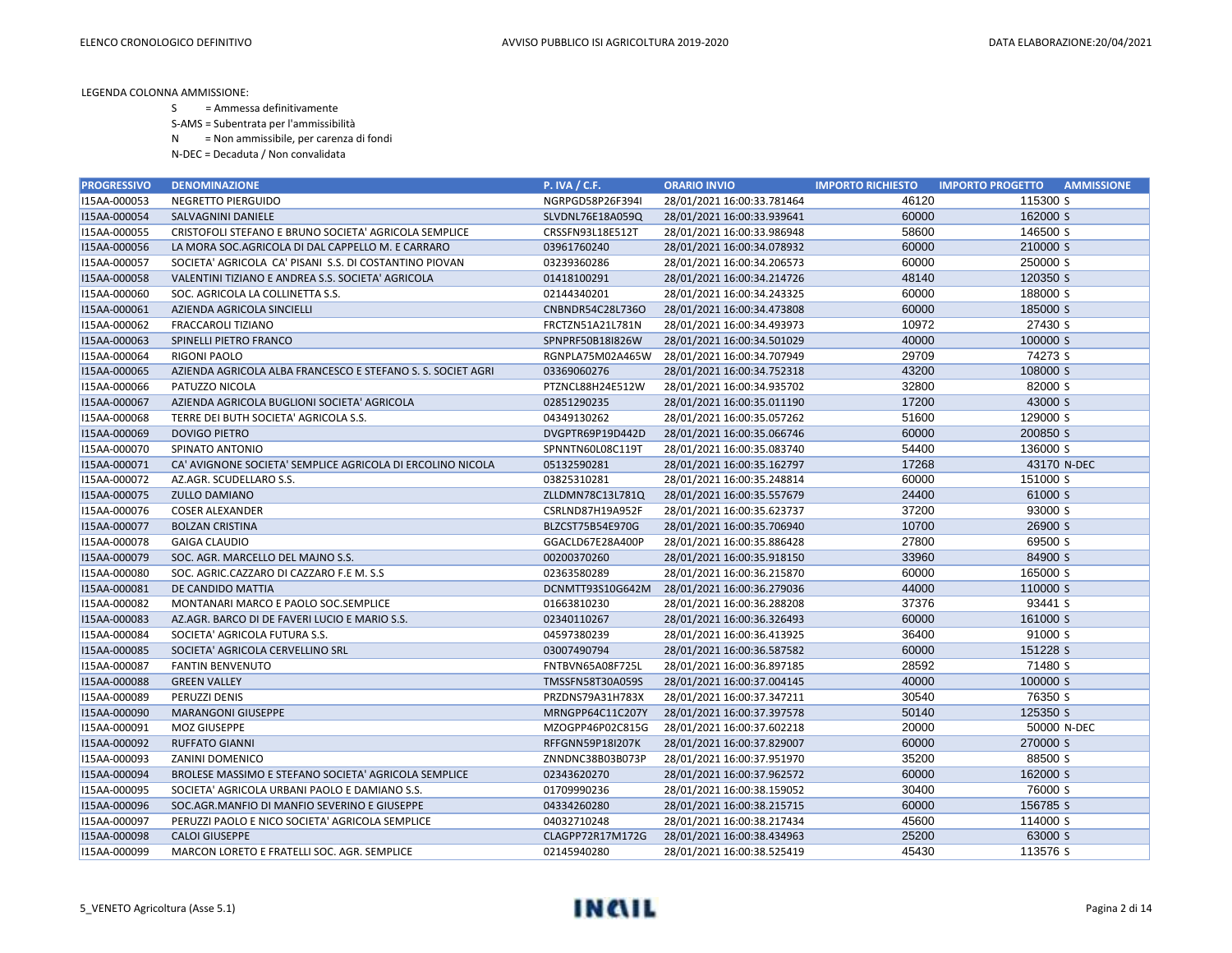- S = Ammessa definitivamente
- S-AMS = Subentrata per l'ammissibilità
- N = Non ammissibile, per carenza di fondi
- N-DEC = Decaduta / Non convalidata

| 43140<br>107850 S<br>I15AA-000100<br>LA MONTAGNOLA SOCIETA' AGRICOLA DI BASSO SIMONE S.S.<br>05119970282<br>28/01/2021 16:00:38.750583<br>60000<br>171000 S<br>I15AA-000101<br>NICOLASI TIZIANA<br>NCLTZN62A41G923J<br>28/01/2021 16:00:38.796435<br>46000<br>115000 S<br>I15AA-000103<br>SOCIETA' AGRICOLA GAMBARIN FLAVIO SOCIETA' SEMPLICE<br>04393970233<br>28/01/2021 16:00:38.853547<br>I15AA-000104<br>60000<br>178000 S<br><b>GUZZO NICOLA</b><br>GZZNCL86A16D325D<br>28/01/2021 16:00:38.905247<br>52150 S<br>20860<br>I15AA-000105<br>SOCIETA' AGRICOLA FAMIGLIA LAVAGNOLI S.S.<br>04468550233<br>28/01/2021 16:00:39.065629<br>127500 S<br>I15AA-000106<br>51000<br><b>PERTILE STEFANO</b><br>PRTSFN62D28L840C<br>28/01/2021 16:00:39.155545<br>44200<br>110500 S<br>I15AA-000107<br>LIBRALESSO ALESSANDRO<br>LBRLSN69D25F904A<br>28/01/2021 16:00:39.171839<br>72500 S<br>I15AA-000108<br>29000<br>ZAMBONI MARCO E ROBERTO SOCIETA' AGRICOLA SEMPLICE<br>03343580233<br>28/01/2021 16:00:39.198584<br>I15AA-000109<br>55200<br>138000 S<br><b>BENDAZZOLI GIORDANO</b><br>BNDGDN66S04L781U<br>28/01/2021 16:00:39.240753<br>58600<br>146500 S<br>I15AA-000110<br><b>RIGON RUGGERO</b><br>RGNRGR66B19H829T<br>28/01/2021 16:00:39.426163<br>I15AA-000111<br>42400<br>106000 S<br>AZIENDA AGRARIA GUIDO FIDORA SOCIETA' AGRICOLA SRL<br>04239860275<br>28/01/2021 16:00:39.639395<br>121000 S<br>I15AA-000112<br>04548090234<br>28/01/2021 16:00:39.825082<br>48400<br><b>TENUTE MAZZON SSA</b><br>33272<br>83181 S<br>I15AA-000113<br>PARISATO AZIENDA AGRICOLA SOC. SEMPLICE<br>01821890231<br>28/01/2021 16:00:40.307493<br>126000 S<br>I15AA-000114<br>05073800269<br>50400<br>VALENTINA SOCIETA' AGRICOLA<br>28/01/2021 16:00:40.353243<br>37880<br>94700 S<br>I15AA-000115<br>03006590263<br>AZ. AGRICOLE MARSURET SOCIETA' AGRICOLA S.S.<br>28/01/2021 16:00:40.464274<br>60000<br>166200 S<br>I15AA-000116<br>03954480244<br>28/01/2021 16:00:40.622557<br>SOCIETA AGRICOLA FRASSENELLA DI FERRARI<br>I15AA-000117<br>60000<br>151000 S<br><b>FRASSON FEDERICA</b><br>FRSFRC82T51L840C<br>28/01/2021 16:00:41.020670<br>98500 S<br>39400<br>I15AA-000118<br>PESSATO MICHELE<br>PSSMHL62S01F904H<br>28/01/2021 16:00:41.081574<br>114000 S<br>I15AA-000119<br>MRNCLL58D21L567T<br>28/01/2021 16:00:41.113602<br>45600<br><b>MORANDINI ACHILLE</b> | <b>PROGRESSIVO</b> | <b>DENOMINAZIONE</b> | <b>P. IVA / C.F.</b> | <b>ORARIO INVIO</b>        | <b>IMPORTO RICHIESTO</b> | <b>IMPORTO PROGETTO</b><br><b>AMMISSIONE</b> |
|-------------------------------------------------------------------------------------------------------------------------------------------------------------------------------------------------------------------------------------------------------------------------------------------------------------------------------------------------------------------------------------------------------------------------------------------------------------------------------------------------------------------------------------------------------------------------------------------------------------------------------------------------------------------------------------------------------------------------------------------------------------------------------------------------------------------------------------------------------------------------------------------------------------------------------------------------------------------------------------------------------------------------------------------------------------------------------------------------------------------------------------------------------------------------------------------------------------------------------------------------------------------------------------------------------------------------------------------------------------------------------------------------------------------------------------------------------------------------------------------------------------------------------------------------------------------------------------------------------------------------------------------------------------------------------------------------------------------------------------------------------------------------------------------------------------------------------------------------------------------------------------------------------------------------------------------------------------------------------------------------------------------------------------------------------------------------------------------------------------------------------------------------------------------------------------------------------------------------------------------------------------------------------------------------------------------------------------------------------------------|--------------------|----------------------|----------------------|----------------------------|--------------------------|----------------------------------------------|
|                                                                                                                                                                                                                                                                                                                                                                                                                                                                                                                                                                                                                                                                                                                                                                                                                                                                                                                                                                                                                                                                                                                                                                                                                                                                                                                                                                                                                                                                                                                                                                                                                                                                                                                                                                                                                                                                                                                                                                                                                                                                                                                                                                                                                                                                                                                                                                   |                    |                      |                      |                            |                          |                                              |
|                                                                                                                                                                                                                                                                                                                                                                                                                                                                                                                                                                                                                                                                                                                                                                                                                                                                                                                                                                                                                                                                                                                                                                                                                                                                                                                                                                                                                                                                                                                                                                                                                                                                                                                                                                                                                                                                                                                                                                                                                                                                                                                                                                                                                                                                                                                                                                   |                    |                      |                      |                            |                          |                                              |
|                                                                                                                                                                                                                                                                                                                                                                                                                                                                                                                                                                                                                                                                                                                                                                                                                                                                                                                                                                                                                                                                                                                                                                                                                                                                                                                                                                                                                                                                                                                                                                                                                                                                                                                                                                                                                                                                                                                                                                                                                                                                                                                                                                                                                                                                                                                                                                   |                    |                      |                      |                            |                          |                                              |
|                                                                                                                                                                                                                                                                                                                                                                                                                                                                                                                                                                                                                                                                                                                                                                                                                                                                                                                                                                                                                                                                                                                                                                                                                                                                                                                                                                                                                                                                                                                                                                                                                                                                                                                                                                                                                                                                                                                                                                                                                                                                                                                                                                                                                                                                                                                                                                   |                    |                      |                      |                            |                          |                                              |
|                                                                                                                                                                                                                                                                                                                                                                                                                                                                                                                                                                                                                                                                                                                                                                                                                                                                                                                                                                                                                                                                                                                                                                                                                                                                                                                                                                                                                                                                                                                                                                                                                                                                                                                                                                                                                                                                                                                                                                                                                                                                                                                                                                                                                                                                                                                                                                   |                    |                      |                      |                            |                          |                                              |
|                                                                                                                                                                                                                                                                                                                                                                                                                                                                                                                                                                                                                                                                                                                                                                                                                                                                                                                                                                                                                                                                                                                                                                                                                                                                                                                                                                                                                                                                                                                                                                                                                                                                                                                                                                                                                                                                                                                                                                                                                                                                                                                                                                                                                                                                                                                                                                   |                    |                      |                      |                            |                          |                                              |
|                                                                                                                                                                                                                                                                                                                                                                                                                                                                                                                                                                                                                                                                                                                                                                                                                                                                                                                                                                                                                                                                                                                                                                                                                                                                                                                                                                                                                                                                                                                                                                                                                                                                                                                                                                                                                                                                                                                                                                                                                                                                                                                                                                                                                                                                                                                                                                   |                    |                      |                      |                            |                          |                                              |
|                                                                                                                                                                                                                                                                                                                                                                                                                                                                                                                                                                                                                                                                                                                                                                                                                                                                                                                                                                                                                                                                                                                                                                                                                                                                                                                                                                                                                                                                                                                                                                                                                                                                                                                                                                                                                                                                                                                                                                                                                                                                                                                                                                                                                                                                                                                                                                   |                    |                      |                      |                            |                          |                                              |
|                                                                                                                                                                                                                                                                                                                                                                                                                                                                                                                                                                                                                                                                                                                                                                                                                                                                                                                                                                                                                                                                                                                                                                                                                                                                                                                                                                                                                                                                                                                                                                                                                                                                                                                                                                                                                                                                                                                                                                                                                                                                                                                                                                                                                                                                                                                                                                   |                    |                      |                      |                            |                          |                                              |
|                                                                                                                                                                                                                                                                                                                                                                                                                                                                                                                                                                                                                                                                                                                                                                                                                                                                                                                                                                                                                                                                                                                                                                                                                                                                                                                                                                                                                                                                                                                                                                                                                                                                                                                                                                                                                                                                                                                                                                                                                                                                                                                                                                                                                                                                                                                                                                   |                    |                      |                      |                            |                          |                                              |
|                                                                                                                                                                                                                                                                                                                                                                                                                                                                                                                                                                                                                                                                                                                                                                                                                                                                                                                                                                                                                                                                                                                                                                                                                                                                                                                                                                                                                                                                                                                                                                                                                                                                                                                                                                                                                                                                                                                                                                                                                                                                                                                                                                                                                                                                                                                                                                   |                    |                      |                      |                            |                          |                                              |
|                                                                                                                                                                                                                                                                                                                                                                                                                                                                                                                                                                                                                                                                                                                                                                                                                                                                                                                                                                                                                                                                                                                                                                                                                                                                                                                                                                                                                                                                                                                                                                                                                                                                                                                                                                                                                                                                                                                                                                                                                                                                                                                                                                                                                                                                                                                                                                   |                    |                      |                      |                            |                          |                                              |
|                                                                                                                                                                                                                                                                                                                                                                                                                                                                                                                                                                                                                                                                                                                                                                                                                                                                                                                                                                                                                                                                                                                                                                                                                                                                                                                                                                                                                                                                                                                                                                                                                                                                                                                                                                                                                                                                                                                                                                                                                                                                                                                                                                                                                                                                                                                                                                   |                    |                      |                      |                            |                          |                                              |
|                                                                                                                                                                                                                                                                                                                                                                                                                                                                                                                                                                                                                                                                                                                                                                                                                                                                                                                                                                                                                                                                                                                                                                                                                                                                                                                                                                                                                                                                                                                                                                                                                                                                                                                                                                                                                                                                                                                                                                                                                                                                                                                                                                                                                                                                                                                                                                   |                    |                      |                      |                            |                          |                                              |
|                                                                                                                                                                                                                                                                                                                                                                                                                                                                                                                                                                                                                                                                                                                                                                                                                                                                                                                                                                                                                                                                                                                                                                                                                                                                                                                                                                                                                                                                                                                                                                                                                                                                                                                                                                                                                                                                                                                                                                                                                                                                                                                                                                                                                                                                                                                                                                   |                    |                      |                      |                            |                          |                                              |
|                                                                                                                                                                                                                                                                                                                                                                                                                                                                                                                                                                                                                                                                                                                                                                                                                                                                                                                                                                                                                                                                                                                                                                                                                                                                                                                                                                                                                                                                                                                                                                                                                                                                                                                                                                                                                                                                                                                                                                                                                                                                                                                                                                                                                                                                                                                                                                   |                    |                      |                      |                            |                          |                                              |
|                                                                                                                                                                                                                                                                                                                                                                                                                                                                                                                                                                                                                                                                                                                                                                                                                                                                                                                                                                                                                                                                                                                                                                                                                                                                                                                                                                                                                                                                                                                                                                                                                                                                                                                                                                                                                                                                                                                                                                                                                                                                                                                                                                                                                                                                                                                                                                   |                    |                      |                      |                            |                          |                                              |
|                                                                                                                                                                                                                                                                                                                                                                                                                                                                                                                                                                                                                                                                                                                                                                                                                                                                                                                                                                                                                                                                                                                                                                                                                                                                                                                                                                                                                                                                                                                                                                                                                                                                                                                                                                                                                                                                                                                                                                                                                                                                                                                                                                                                                                                                                                                                                                   |                    |                      |                      |                            |                          |                                              |
|                                                                                                                                                                                                                                                                                                                                                                                                                                                                                                                                                                                                                                                                                                                                                                                                                                                                                                                                                                                                                                                                                                                                                                                                                                                                                                                                                                                                                                                                                                                                                                                                                                                                                                                                                                                                                                                                                                                                                                                                                                                                                                                                                                                                                                                                                                                                                                   |                    |                      |                      |                            |                          |                                              |
|                                                                                                                                                                                                                                                                                                                                                                                                                                                                                                                                                                                                                                                                                                                                                                                                                                                                                                                                                                                                                                                                                                                                                                                                                                                                                                                                                                                                                                                                                                                                                                                                                                                                                                                                                                                                                                                                                                                                                                                                                                                                                                                                                                                                                                                                                                                                                                   | I15AA-000120       | <b>GIRARDI DENIS</b> | GRRDNS74E12H783A     | 28/01/2021 16:00:41.142344 | 27168                    | 67921 S                                      |
| 48603<br>121509 S<br>I15AA-000121<br><b>MERLO GIAMPIETRO</b><br>MRLGPT86L10L407F<br>28/01/2021 16:00:41.337262                                                                                                                                                                                                                                                                                                                                                                                                                                                                                                                                                                                                                                                                                                                                                                                                                                                                                                                                                                                                                                                                                                                                                                                                                                                                                                                                                                                                                                                                                                                                                                                                                                                                                                                                                                                                                                                                                                                                                                                                                                                                                                                                                                                                                                                    |                    |                      |                      |                            |                          |                                              |
| 26140<br>65350 S<br>I15AA-000122<br>02057000230<br>SOCIETA' AGRICOLA MARCOLINI PAOLO MAURO E FRANCESCO S.N.C.<br>28/01/2021 16:00:41.476617                                                                                                                                                                                                                                                                                                                                                                                                                                                                                                                                                                                                                                                                                                                                                                                                                                                                                                                                                                                                                                                                                                                                                                                                                                                                                                                                                                                                                                                                                                                                                                                                                                                                                                                                                                                                                                                                                                                                                                                                                                                                                                                                                                                                                       |                    |                      |                      |                            |                          |                                              |
| I15AA-000123<br>42400<br>106000 S<br><b>DESTRO MARCELLINA</b><br>DSTMCL39D68C812M<br>28/01/2021 16:00:41.479866                                                                                                                                                                                                                                                                                                                                                                                                                                                                                                                                                                                                                                                                                                                                                                                                                                                                                                                                                                                                                                                                                                                                                                                                                                                                                                                                                                                                                                                                                                                                                                                                                                                                                                                                                                                                                                                                                                                                                                                                                                                                                                                                                                                                                                                   |                    |                      |                      |                            |                          |                                              |
| 120000 S<br>I15AA-000124<br>48000<br>BERSANI LUCA E MARCO SOCIETA' AGRICOLA SEMPLICE<br>03934990239<br>28/01/2021 16:00:41.602382                                                                                                                                                                                                                                                                                                                                                                                                                                                                                                                                                                                                                                                                                                                                                                                                                                                                                                                                                                                                                                                                                                                                                                                                                                                                                                                                                                                                                                                                                                                                                                                                                                                                                                                                                                                                                                                                                                                                                                                                                                                                                                                                                                                                                                 |                    |                      |                      |                            |                          |                                              |
| 23029 S<br>I15AA-000125<br>9211<br>SOCIET AGRICOLA SALVAGNINI S.S.<br>00571070291<br>28/01/2021 16:00:41.768850                                                                                                                                                                                                                                                                                                                                                                                                                                                                                                                                                                                                                                                                                                                                                                                                                                                                                                                                                                                                                                                                                                                                                                                                                                                                                                                                                                                                                                                                                                                                                                                                                                                                                                                                                                                                                                                                                                                                                                                                                                                                                                                                                                                                                                                   |                    |                      |                      |                            |                          |                                              |
| 51600<br>129000 S<br>I15AA-000127<br><b>BASSO MATTEO</b><br>BSSMTT91B23M089S<br>28/01/2021 16:00:42.044751                                                                                                                                                                                                                                                                                                                                                                                                                                                                                                                                                                                                                                                                                                                                                                                                                                                                                                                                                                                                                                                                                                                                                                                                                                                                                                                                                                                                                                                                                                                                                                                                                                                                                                                                                                                                                                                                                                                                                                                                                                                                                                                                                                                                                                                        |                    |                      |                      |                            |                          |                                              |
| 86000 S<br>I15AA-000128<br>34400<br><b>BONINSEGNA ENRICO</b><br>BNNNRC76S06E349M<br>28/01/2021 16:00:42.162800                                                                                                                                                                                                                                                                                                                                                                                                                                                                                                                                                                                                                                                                                                                                                                                                                                                                                                                                                                                                                                                                                                                                                                                                                                                                                                                                                                                                                                                                                                                                                                                                                                                                                                                                                                                                                                                                                                                                                                                                                                                                                                                                                                                                                                                    |                    |                      |                      |                            |                          |                                              |
| 54740<br>136850 S<br>I15AA-000129<br><b>ROSSI ADRIANO</b><br>RSSDRN59D27C383E<br>28/01/2021 16:00:42.171790                                                                                                                                                                                                                                                                                                                                                                                                                                                                                                                                                                                                                                                                                                                                                                                                                                                                                                                                                                                                                                                                                                                                                                                                                                                                                                                                                                                                                                                                                                                                                                                                                                                                                                                                                                                                                                                                                                                                                                                                                                                                                                                                                                                                                                                       |                    |                      |                      |                            |                          |                                              |
| 56000<br>140000 S<br>I15AA-000131<br><b>ZAMPIERI MONICA</b><br>ZMPMNC78H64B563A<br>28/01/2021 16:00:42.234634                                                                                                                                                                                                                                                                                                                                                                                                                                                                                                                                                                                                                                                                                                                                                                                                                                                                                                                                                                                                                                                                                                                                                                                                                                                                                                                                                                                                                                                                                                                                                                                                                                                                                                                                                                                                                                                                                                                                                                                                                                                                                                                                                                                                                                                     |                    |                      |                      |                            |                          |                                              |
| 54000<br>135000 S<br>I15AA-000132<br>BLLDRN71H10H620X<br><b>BELLINELLO ADRIANO</b><br>28/01/2021 16:00:42.235260                                                                                                                                                                                                                                                                                                                                                                                                                                                                                                                                                                                                                                                                                                                                                                                                                                                                                                                                                                                                                                                                                                                                                                                                                                                                                                                                                                                                                                                                                                                                                                                                                                                                                                                                                                                                                                                                                                                                                                                                                                                                                                                                                                                                                                                  |                    |                      |                      |                            |                          |                                              |
| 46000<br>115000 S<br>I15AA-000133<br>CSGSML82E28H823P<br>SOCIETA AGRICOLA AGROTEC 2 SARL<br>28/01/2021 16:00:42.418872                                                                                                                                                                                                                                                                                                                                                                                                                                                                                                                                                                                                                                                                                                                                                                                                                                                                                                                                                                                                                                                                                                                                                                                                                                                                                                                                                                                                                                                                                                                                                                                                                                                                                                                                                                                                                                                                                                                                                                                                                                                                                                                                                                                                                                            |                    |                      |                      |                            |                          |                                              |
| 33600<br>84000 S<br>I15AA-000134<br><b>MERLIN ALBERTO</b><br>MRLLRT83A20E512W<br>28/01/2021 16:00:42.476769                                                                                                                                                                                                                                                                                                                                                                                                                                                                                                                                                                                                                                                                                                                                                                                                                                                                                                                                                                                                                                                                                                                                                                                                                                                                                                                                                                                                                                                                                                                                                                                                                                                                                                                                                                                                                                                                                                                                                                                                                                                                                                                                                                                                                                                       |                    |                      |                      |                            |                          |                                              |
| 76500 S<br>I15AA-000136<br>30600<br><b>FLORIO STEFANO</b><br>FLRSFN64L10L781H<br>28/01/2021 16:00:42.850924                                                                                                                                                                                                                                                                                                                                                                                                                                                                                                                                                                                                                                                                                                                                                                                                                                                                                                                                                                                                                                                                                                                                                                                                                                                                                                                                                                                                                                                                                                                                                                                                                                                                                                                                                                                                                                                                                                                                                                                                                                                                                                                                                                                                                                                       |                    |                      |                      |                            |                          |                                              |
| 51600<br>129000 S<br>I15AA-000137<br>AZ. AGR. LA PIOPPA DI BENATO ANDREA E ANTONIO S.S.<br>03310060284<br>28/01/2021 16:00:42.924574                                                                                                                                                                                                                                                                                                                                                                                                                                                                                                                                                                                                                                                                                                                                                                                                                                                                                                                                                                                                                                                                                                                                                                                                                                                                                                                                                                                                                                                                                                                                                                                                                                                                                                                                                                                                                                                                                                                                                                                                                                                                                                                                                                                                                              |                    |                      |                      |                            |                          |                                              |
| I15AA-000138<br>53200<br>133000 S<br><b>TAMBARA NAZZARENO</b><br>TMBNZR64T31E682R<br>28/01/2021 16:00:43.061280                                                                                                                                                                                                                                                                                                                                                                                                                                                                                                                                                                                                                                                                                                                                                                                                                                                                                                                                                                                                                                                                                                                                                                                                                                                                                                                                                                                                                                                                                                                                                                                                                                                                                                                                                                                                                                                                                                                                                                                                                                                                                                                                                                                                                                                   |                    |                      |                      |                            |                          |                                              |
| I15AA-000141<br>48400<br>121000 S<br>DE BORTOLI GERMANO<br>DBRGMN63L04D530A<br>28/01/2021 16:00:43.351140                                                                                                                                                                                                                                                                                                                                                                                                                                                                                                                                                                                                                                                                                                                                                                                                                                                                                                                                                                                                                                                                                                                                                                                                                                                                                                                                                                                                                                                                                                                                                                                                                                                                                                                                                                                                                                                                                                                                                                                                                                                                                                                                                                                                                                                         |                    |                      |                      |                            |                          |                                              |
| 23600<br>59000 S<br>I15AA-000142<br>SOCIETA' AGRICOLA STRADELLE S.S.<br>04632660264<br>28/01/2021 16:00:43.563719                                                                                                                                                                                                                                                                                                                                                                                                                                                                                                                                                                                                                                                                                                                                                                                                                                                                                                                                                                                                                                                                                                                                                                                                                                                                                                                                                                                                                                                                                                                                                                                                                                                                                                                                                                                                                                                                                                                                                                                                                                                                                                                                                                                                                                                 |                    |                      |                      |                            |                          |                                              |
| 35000 N-DEC<br>I15AA-000144<br>04420380232<br>14000<br>SOCIETA' AGRICOLA MORETTO<br>28/01/2021 16:00:43.689611                                                                                                                                                                                                                                                                                                                                                                                                                                                                                                                                                                                                                                                                                                                                                                                                                                                                                                                                                                                                                                                                                                                                                                                                                                                                                                                                                                                                                                                                                                                                                                                                                                                                                                                                                                                                                                                                                                                                                                                                                                                                                                                                                                                                                                                    |                    |                      |                      |                            |                          |                                              |
| I15AA-000145<br>01313030239<br>21200<br>53000 S<br>SOCIETA' AGRICOLA MOTTERAN GIUSEPPE E ANDREA<br>28/01/2021 16:00:43.693436                                                                                                                                                                                                                                                                                                                                                                                                                                                                                                                                                                                                                                                                                                                                                                                                                                                                                                                                                                                                                                                                                                                                                                                                                                                                                                                                                                                                                                                                                                                                                                                                                                                                                                                                                                                                                                                                                                                                                                                                                                                                                                                                                                                                                                     |                    |                      |                      |                            |                          |                                              |
| 55000 S<br>I15AA-000147<br>04902840265<br>22000<br><b>FRARE SOCIETA' AGRICOLA SS</b><br>28/01/2021 16:00:43.920739                                                                                                                                                                                                                                                                                                                                                                                                                                                                                                                                                                                                                                                                                                                                                                                                                                                                                                                                                                                                                                                                                                                                                                                                                                                                                                                                                                                                                                                                                                                                                                                                                                                                                                                                                                                                                                                                                                                                                                                                                                                                                                                                                                                                                                                |                    |                      |                      |                            |                          |                                              |
| 95000 S<br>I15AA-000148<br>38000<br>AZ. AGR. MONTE DEL FRA' DI BONOMO E.C.M. S.S.<br>01923560237<br>28/01/2021 16:00:44.069950                                                                                                                                                                                                                                                                                                                                                                                                                                                                                                                                                                                                                                                                                                                                                                                                                                                                                                                                                                                                                                                                                                                                                                                                                                                                                                                                                                                                                                                                                                                                                                                                                                                                                                                                                                                                                                                                                                                                                                                                                                                                                                                                                                                                                                    |                    |                      |                      |                            |                          |                                              |
| I15AA-000149<br>59200<br>148000 S<br><b>FAGNANI LAURO</b><br>FGNLRA73H10E349D<br>28/01/2021 16:00:44.166214                                                                                                                                                                                                                                                                                                                                                                                                                                                                                                                                                                                                                                                                                                                                                                                                                                                                                                                                                                                                                                                                                                                                                                                                                                                                                                                                                                                                                                                                                                                                                                                                                                                                                                                                                                                                                                                                                                                                                                                                                                                                                                                                                                                                                                                       |                    |                      |                      |                            |                          |                                              |
| 43800<br>109500 S<br>I15AA-000150<br>02870660236<br>AZ. AGR.TAMELLINI<br>28/01/2021 16:00:44.237684                                                                                                                                                                                                                                                                                                                                                                                                                                                                                                                                                                                                                                                                                                                                                                                                                                                                                                                                                                                                                                                                                                                                                                                                                                                                                                                                                                                                                                                                                                                                                                                                                                                                                                                                                                                                                                                                                                                                                                                                                                                                                                                                                                                                                                                               |                    |                      |                      |                            |                          |                                              |

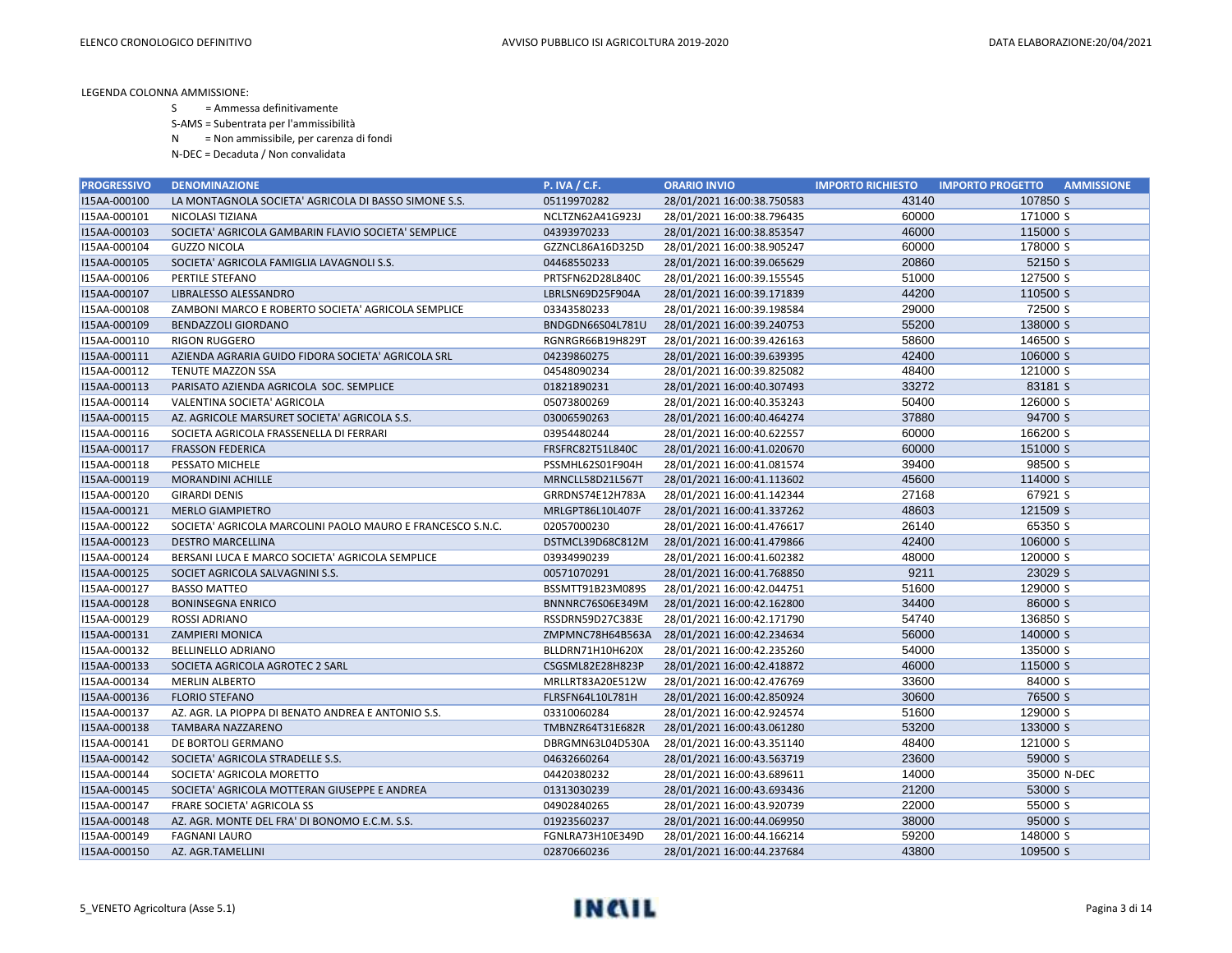- S = Ammessa definitivamente
- S-AMS = Subentrata per l'ammissibilità
- N = Non ammissibile, per carenza di fondi
- N-DEC = Decaduta / Non convalidata

| <b>PROGRESSIVO</b> | <b>DENOMINAZIONE</b>                                         | <b>P. IVA / C.F.</b> | <b>ORARIO INVIO</b>        | <b>IMPORTO RICHIESTO</b> | <b>IMPORTO PROGETTO</b><br><b>AMMISSIONE</b> |
|--------------------|--------------------------------------------------------------|----------------------|----------------------------|--------------------------|----------------------------------------------|
| I15AA-000151       | FRACASSO TOMMASO                                             | FRCTMS75T26H620M     | 28/01/2021 16:00:44.467400 | 55200                    | 138000 S                                     |
| I15AA-000152       | <b>MIGLIORINI FABIO</b>                                      | MGLFBA90H28C743S     | 28/01/2021 16:00:44.522384 | 58400                    | 146000 S                                     |
| I15AA-000153       | VITICOLA SAN ROCCO SS SOCIETA' AGRICOLA                      | 05009530287          | 28/01/2021 16:00:44.584430 | 60000                    | 152950 S                                     |
| I15AA-000154       | LUNARDI GINO E ALESSANDRO                                    | 02180420230          | 28/01/2021 16:00:44.652644 | 39600                    | 99000 S                                      |
| I15AA-000155       | SOCIETA' AGRICOLA F.LLI VIDOTTO S.S.                         | 04944830266          | 28/01/2021 16:00:44.718149 | 51600                    | 129000 S                                     |
| I15AA-000156       | VIO DARIO E PIETRO S.S. SOCIET AGRICOLA                      | 02928030275          | 28/01/2021 16:00:44.747642 | 60000                    | 230000 S                                     |
| I15AA-000157       | MEGGIOLARO DIEGO E FABIO SOCIETA' SEMPLICE AGRICOLA          | 00747570240          | 28/01/2021 16:00:44.836206 | 60000                    | 166500 S                                     |
| I15AA-000158       | <b>RUSALEN FRANCO</b>                                        | RSLFNC59S17Z614D     | 28/01/2021 16:00:44.922886 | 33800                    | 84500 S                                      |
| I15AA-000159       | LAVAGNINI PAOLO MARCO E SIMONE S.S                           | 01394640237          | 28/01/2021 16:00:45.068726 | 23560                    | 58900 S                                      |
| I15AA-000160       | <b>BROLO MUSELLI S.R.L.</b>                                  | 03789870239          | 28/01/2021 16:00:45.173421 | 29600                    | 74000 S                                      |
| I15AA-000161       | AZ. AGR. DALL'ARMELLINA F.LLI S.S.                           | 02100260260          | 28/01/2021 16:00:45.237233 | 41400                    | 103500 S                                     |
| I15AA-000162       | <b>ZAMPOL STEFANO</b>                                        | ZMPSFN69P27A501L     | 28/01/2021 16:00:45.336988 | 49360                    | 123400 S                                     |
| I15AA-000163       | SOCIETA' AGRICOLA RIPA DELLA VOLTA A RESPONSABILITA' LIMIT.  | 04347600233          | 28/01/2021 16:00:45.480403 | 7920                     | 19800 S                                      |
| I15AA-000164       | <b>FILIPPI PAOLO</b>                                         | FLPPLA62R09L781Y     | 28/01/2021 16:00:45.552065 | 60000                    | 159700 S                                     |
| I15AA-000165       | <b>CABRELLON PATRIZIA</b>                                    | CBRPRZ78E58H829N     | 28/01/2021 16:00:45.589497 | 10850                    | 27126 N                                      |
| I15AA-000166       | AGRICORSO SNC DI CORSO STEFANO C.                            | 03268510231          | 28/01/2021 16:00:45.602064 | 58740                    | 146850 N                                     |
| I15AA-000167       | <b>MERLO ENNIO</b>                                           | MRLNNE72E07A471H     | 28/01/2021 16:00:45.614304 | 46000                    | 115000 N                                     |
| I15AA-000168       | <b>BEVILACQUA BERTILLA</b>                                   | BVLBTL65S47F442X     | 28/01/2021 16:00:45.833469 | 39600                    | 99000 N                                      |
| I15AA-000169       | ZANELLA BENEDETTO                                            | ZNLBDT64T14L840P     | 28/01/2021 16:00:46.150133 | 54600                    | 136500 N                                     |
| I15AA-000170       | <b>STEVANIN STEFANO</b>                                      | STVSFN62L03H783W     | 28/01/2021 16:00:46.524058 | 28000                    | 70000 N                                      |
| I15AA-000171       | AZIENDA AGRICOLA LA VALMARANA DI TEDESCO GIAMPAOLO           | TDSGPL64T10H783T     | 28/01/2021 16:00:46.582820 | 60000                    | 153000 N                                     |
| I15AA-000172       | AGRICOLA SAN LUIGI SAS                                       | 00839760253          | 28/01/2021 16:00:46.625088 | 27640                    | 69100 N                                      |
| I15AA-000173       | LA COMUNA SOCIET AGRICOLA SEMPLICE                           | 04945130286          | 28/01/2021 16:00:46.714683 | 46540                    | 116350 N                                     |
| I15AA-000174       | SOCIETA' AGRICOLA ALDEGHERI E F.LLI                          | 04262060231          | 28/01/2021 16:00:46.734206 | 49400                    | 123500 N                                     |
| I15AA-000175       | STALLA SOCIALE DI MONASTIER SOC COOP AGRICOLA                | 00203640263          | 28/01/2021 16:00:47.047207 | 60000                    | 260000 N                                     |
| I15AA-000176       | <b>GORZA ATTILIO</b>                                         | GRZTLL57T24D530Y     | 28/01/2021 16:00:47.061555 | 20320                    | 59902 N                                      |
| I15AA-000177       | AGRICOLA MELOTTI DI PRIMO E NICOLA                           | 02599560238          | 28/01/2021 16:00:47.064110 | 53600                    | 134000 N                                     |
| I15AA-000178       | SOCIETA' AGRICOLA MELOTTI GIUSEPPE C. S.S.                   | 03391820234          | 28/01/2021 16:00:47.281717 | 55600                    | 139000 N                                     |
| I15AA-000179       | PASETTO VALENTINO                                            | PSTVNT84H22B107E     | 28/01/2021 16:00:47.285857 | 60000                    | 157000 N                                     |
| I15AA-000180       | <b>TONIOLO LUCIA</b>                                         | TNLLCU67T45G224M     | 28/01/2021 16:00:47.322147 | 46400                    | 116000 N                                     |
| I15AA-000181       | SOCIETA' AGRICOLA L'ALBA CHIARA S.S.                         | 02460670249          | 28/01/2021 16:00:47.345060 | 44297                    | 110744 N                                     |
| I15AA-000182       | SOCIETA' AGRICOLA LE GIARE SOCIETA' SEMPLICE DI BALBO ALBERT | 05197740284          | 28/01/2021 16:00:47.392251 | 14040                    | 35100 N                                      |
| I15AA-000183       | SOCIETA' SEMPLICE AGRICOLA BOZ BRUNO DI BOZ RINO E RENZO     | 00687000257          | 28/01/2021 16:00:47.441092 | 33600                    | 84000 N                                      |
| I15AA-000184       | DE STEFANI S.S. SOC. AGRICOLA                                | 01915440281          | 28/01/2021 16:00:47.581446 | 37400                    | 93500 N                                      |
| I15AA-000185       | SOC. AGR. BERTINAZZO F.LLI DI BERTINAZZO GILBERTO E C. S.S.  | 00653900241          | 28/01/2021 16:00:47.711473 | 57400                    | 143500 N                                     |
| I15AA-000186       | <b>MOLON SIMONE</b>                                          | MLNSMN69D10H823K     | 28/01/2021 16:00:47.745438 | 60000                    | 165000 N                                     |
| I15AA-000187       | SOCIET SEMPLICE AGRICOLA PIZZOLO ORAZIO E RICCARDO           | 02449680244          | 28/01/2021 16:00:47.754863 | 22540                    | 56350 N                                      |
| I15AA-000188       | <b>ANDREOLI MARIO</b>                                        | NDRMRA37C21D942B     | 28/01/2021 16:00:47.904375 | 60000                    | 207000 N                                     |
| I15AA-000189       | PIMAZZONI CARLO                                              | PMZCRL65P03L781V     | 28/01/2021 16:00:47.924284 | 48400                    | 121000 N                                     |
| I15AA-000190       | SOCIETA' AGRICOLA POLIGREEN S.R.L.                           | 04887420281          | 28/01/2021 16:00:48.229899 | 36740                    | 91850 N                                      |
| I15AA-000191       | AZIENDA AGRICOLA CORTE ARILICA DI CONSOLINI PAOLO            | CNSPLA57E03L567C     | 28/01/2021 16:00:48.329691 | 17800                    | 44500 N                                      |
| I15AA-000192       | SOCIETA' AGRICOLA LE CORONELLE S.S.                          | 03461320271          | 28/01/2021 16:00:48.422183 | 60000                    | 185000 N                                     |
| I15AA-000193       | DAL BARCO LUIGI                                              | DLBLGU77T24E512G     | 28/01/2021 16:00:48.428266 | 59600                    | 149000 N                                     |

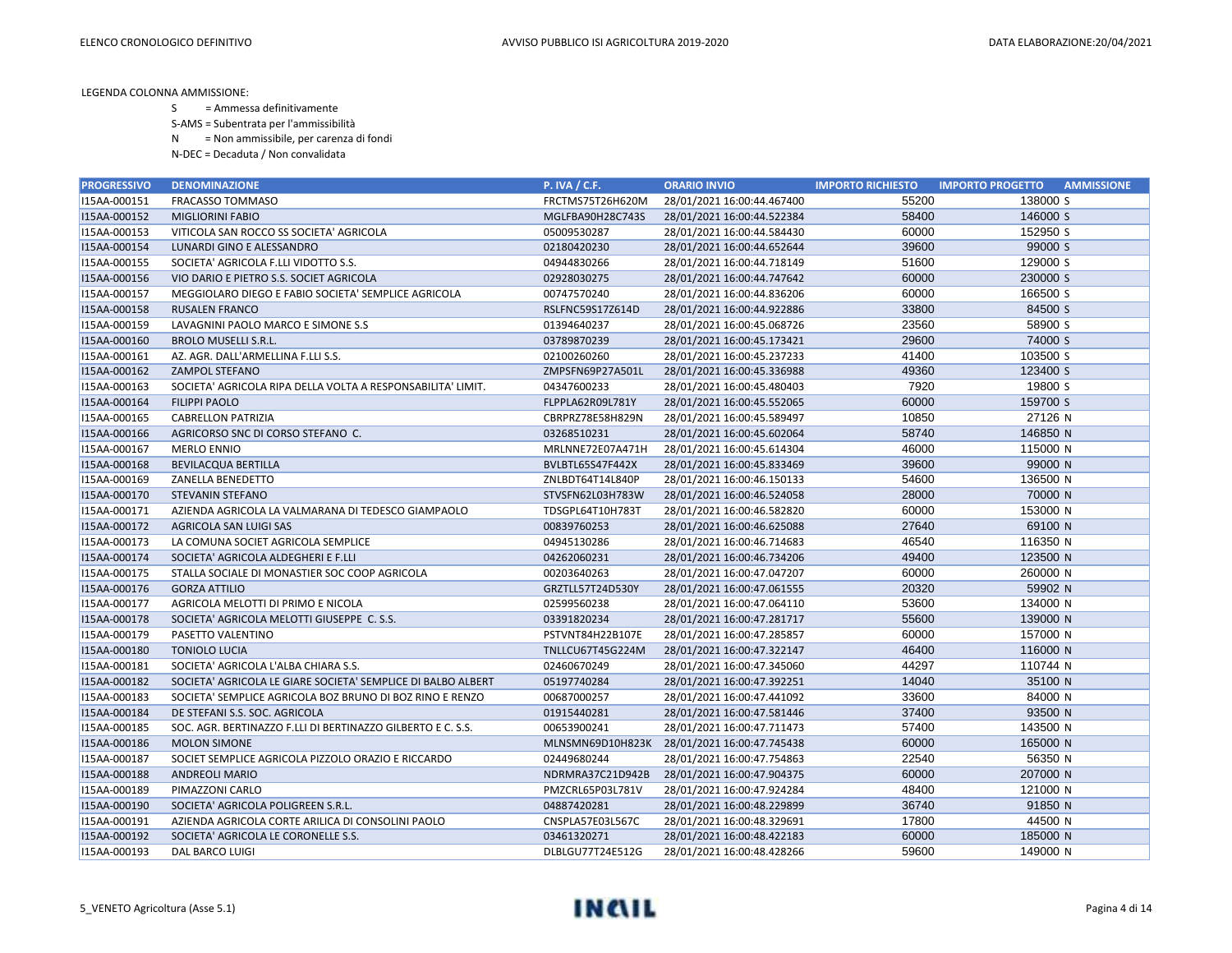S = Ammessa definitivamente

S-AMS = Subentrata per l'ammissibilità

N = Non ammissibile, per carenza di fondi

| <b>PROGRESSIVO</b> | <b>DENOMINAZIONE</b>                                   | <b>P. IVA / C.F.</b> | <b>ORARIO INVIO</b>        | <b>IMPORTO RICHIESTO</b> | <b>AMMISSIONE</b><br><b>IMPORTO PROGETTO</b> |
|--------------------|--------------------------------------------------------|----------------------|----------------------------|--------------------------|----------------------------------------------|
| I15AA-000194       | SAN MARCO SOCIETA' AGRICOLA GEREMIA S.S.               | 00118890292          | 28/01/2021 16:00:48.501893 | 60000                    | 188000 N                                     |
| I15AA-000195       | SOC. AGR. DAL MASO LUIGI, ANTONIO, DANIELE E MATTEO SS | 01248300244          | 28/01/2021 16:00:48.664098 | 47600                    | 119000 N                                     |
| I15AA-000196       | PIVA S.S. SOCIETA' AGRICOLA                            | 01397540293          | 28/01/2021 16:00:48.737847 | 42140                    | 105350 N                                     |
| I15AA-000197       | SOCIETA' AGRICOLA GOBBATO - SOCIETA' SEMPLICE          | 04792960264          | 28/01/2021 16:00:48.766876 | 57406                    | 143516 N                                     |
| I15AA-000198       | <b>SERPELLONI SIMONE</b>                               | SRPSMN75S20B296S     | 28/01/2021 16:00:48.801588 | 24420                    | 61050 N                                      |
| I15AA-000199       | HORTUS NOVUS SOC. AGRICOLA                             | CPTLGU44P18E761N     | 28/01/2021 16:00:48.835095 | 38940                    | 97350 N                                      |
| I15AA-000200       | AZ. AGRICOLA CALLEGARI ROBERTO SOCIETA' SEMPLICE       | 04220920260          | 28/01/2021 16:00:49.184105 | 40000                    | 100000 N                                     |
| I15AA-000201       | SOC. AGR. F.LLI GIACCON DI GIACCON MASSIMO E ANDREA SS | 02290370234          | 28/01/2021 16:00:49.336572 | 60000                    | 153500 N                                     |
| I15AA-000202       | AZ.AGR.GRIGOLINI FRATELLI S.S.                         | 03019810237          | 28/01/2021 16:00:49.366192 | 44000                    | 110000 N                                     |
| I15AA-000203       | POLI EMANUELE                                          | PLOMNL94R04F861K     | 28/01/2021 16:00:49.419840 | 60000                    | 151000 N                                     |
| I15AA-000204       | MONTRESOR GIULIANO E BORTIGNON ROSA SOCIETA' AGRIC     | 02277700239          | 28/01/2021 16:00:49.595737 | 60000                    | 151000 N                                     |
| I15AA-000205       | <b>FACCIO STEFANO</b>                                  | FCCSFN66T15B107B     | 28/01/2021 16:00:49.664171 | 17600                    | 44000 N                                      |
| I15AA-000206       | PACCAGNELLA LUCA                                       | PCCLCU71P02G224Q     | 28/01/2021 16:00:49.822055 | 60000                    | 162850 N                                     |
| I15AA-000208       | <b>BARON ROBERTO</b>                                   | BRNRRT87R12G224N     | 28/01/2021 16:00:50.020481 | 41140                    | 102850 N                                     |
| I15AA-000209       | <b>DONADONI ANNALISA</b>                               | DNDNLS64M54E512G     | 28/01/2021 16:00:50.208009 | 50800                    | 127000 N                                     |
| I15AA-000210       | SOCIETA' AGRICOLA STURARO S.S.                         | 00252760285          | 28/01/2021 16:00:50.244155 | 29200                    | 73000 N                                      |
| I15AA-000211       | SOCIETA' AGRICOLA BRAGIOTO DAVIDE E ANDREA S.S         | 00865110290          | 28/01/2021 16:00:50.420894 | 60000                    | 153000 N                                     |
| I15AA-000212       | DAL MAGRO WAINER                                       | DLMWNR71D22A757K     | 28/01/2021 16:00:50.455788 | 40400                    | 101000 N                                     |
| I15AA-000213       | SOCIETA' AGRICOLA ZULIAN BRUNO E LINO                  | 00399170281          | 28/01/2021 16:00:50.504815 | 23000                    | 57500 N                                      |
| I15AA-000214       | STELLA SOCIETA' AGRICOLA SEMPLICE                      | 03942480249          | 28/01/2021 16:00:50.537142 | 60000                    | 153000 N                                     |
| I15AA-000215       | RINALDO ACHILLE                                        | RNLCLL65A18B749W     | 28/01/2021 16:00:50.571301 | 41200                    | 103000 N                                     |
| I15AA-000217       | SEMENZATO BARBARA                                      | SMNBBR67E66F904T     | 28/01/2021 16:00:50.779577 | 17022                    | 42556 N                                      |
| I15AA-000218       | <b>MASIERO MAURIZIO</b>                                | MSRMRZ65R27F904P     | 28/01/2021 16:00:51.270394 | 60000                    | 171000 N                                     |
| I15AA-000220       | <b>BIANCHI GIANNI</b>                                  | BNCGNN78S12A471M     | 28/01/2021 16:00:51.336747 | 42000                    | 105000 N                                     |
| I15AA-000221       | <b>BALDO GIORGIO</b>                                   | BLDGRG65S12H783L     | 28/01/2021 16:00:51.453628 | 60000                    | 173200 N                                     |
| I15AA-000222       | <b>MOLON PAOLA</b>                                     | MLNPLA62E61F770A     | 28/01/2021 16:00:51.503382 | 18400                    | 46000 N                                      |
| I15AA-000223       | SCQUIZZATO DAMIANO                                     | SCQDMN88C16B563Z     | 28/01/2021 16:00:51.853395 | 60000                    | 163000 N                                     |
| I15AA-000224       | AZIENDA AGRICOLA LANZA NICOLA E LANZA MATTEO           | 02594330231          | 28/01/2021 16:00:52.125987 | 27457                    | 68644 N                                      |
| I15AA-000225       | LUCCHETTA AFRA MAURO C. SOCIETA' SEMPLICE              | 01174790269          | 28/01/2021 16:00:52.339084 | 20460                    | 51150 N                                      |
| I15AA-000226       | <b>TONON DANILO</b>                                    | TNNDNL66H16G229N     | 28/01/2021 16:00:52.627143 | 60000                    | 161000 N                                     |
| I15AA-000227       | <b>MELEGARI VERONICA</b>                               | MLGVNC73C41B107E     | 28/01/2021 16:00:52.648885 | 45940                    | 114850 N                                     |
| I15AA-000228       | MANTOVANELLI MICHELE                                   | MNTMHL76R04B107N     | 28/01/2021 16:00:52.695334 | 50000                    | 125000 N                                     |
| I15AA-000229       | COLOMBAROLA S.S.                                       | BRNPTR76L28C207Z     | 28/01/2021 16:00:52.889276 | 60000                    | 158850 N                                     |
| I15AA-000230       | <b>TOLLIO MANUEL</b>                                   | TLLMNL84P27B563O     | 28/01/2021 16:00:52.984592 | 60000                    | 151000 N                                     |
| I15AA-000231       | SOCIETA' AGRICOLA PIERDONA' PAOLINO E LUCA S.S.        | 04430720260          | 28/01/2021 16:00:53.108883 | 34000                    | 85000 N                                      |
| I15AA-000232       | PAEANCA SOC.AGR. DI COLLODEL                           | 04429290267          | 28/01/2021 16:00:53.149458 | 30480                    | 76200 N                                      |
| I15AA-000233       | PIAZZA ROBERTO                                         | PZZRRT74L24L565S     | 28/01/2021 16:00:53.249273 | 44000                    | 110000 N                                     |
| I15AA-000234       | TOSETTO SOCIETA' AGRICOLA S.S.A                        | 03314780242          | 28/01/2021 16:00:53.250570 | 54800                    | 137000 N                                     |
| I15AA-000236       | FATTORIA ALLE ORIGINI S.S. DEI F.LLI ZAGGIA            | 03555870280          | 28/01/2021 16:00:53.558678 | 60000                    | 190000 N                                     |
| I15AA-000237       | FRIGIMELICA GIACOMO                                    | FRGGCM60H05A757W     | 28/01/2021 16:00:53.856542 | 16080                    | 40200 N                                      |
| I15AA-000238       | SOCIETA' AGRICOLA CA'DELL'ORO DI D'ONOFRIO MASSIMO     | 04968420283          | 28/01/2021 16:00:53.986283 | 6924                     | 17310 N                                      |
| I15AA-000239       | SOC. AGR. DEL CAPITANO S.S.                            | 01694020262          | 28/01/2021 16:00:54.052696 | 51200                    | 128000 N                                     |
| I15AA-000240       | <b>TRENTINI ANDREA</b>                                 | TRNNDR67M24A952O     | 28/01/2021 16:00:54.112592 | 21800                    | 54500 N                                      |

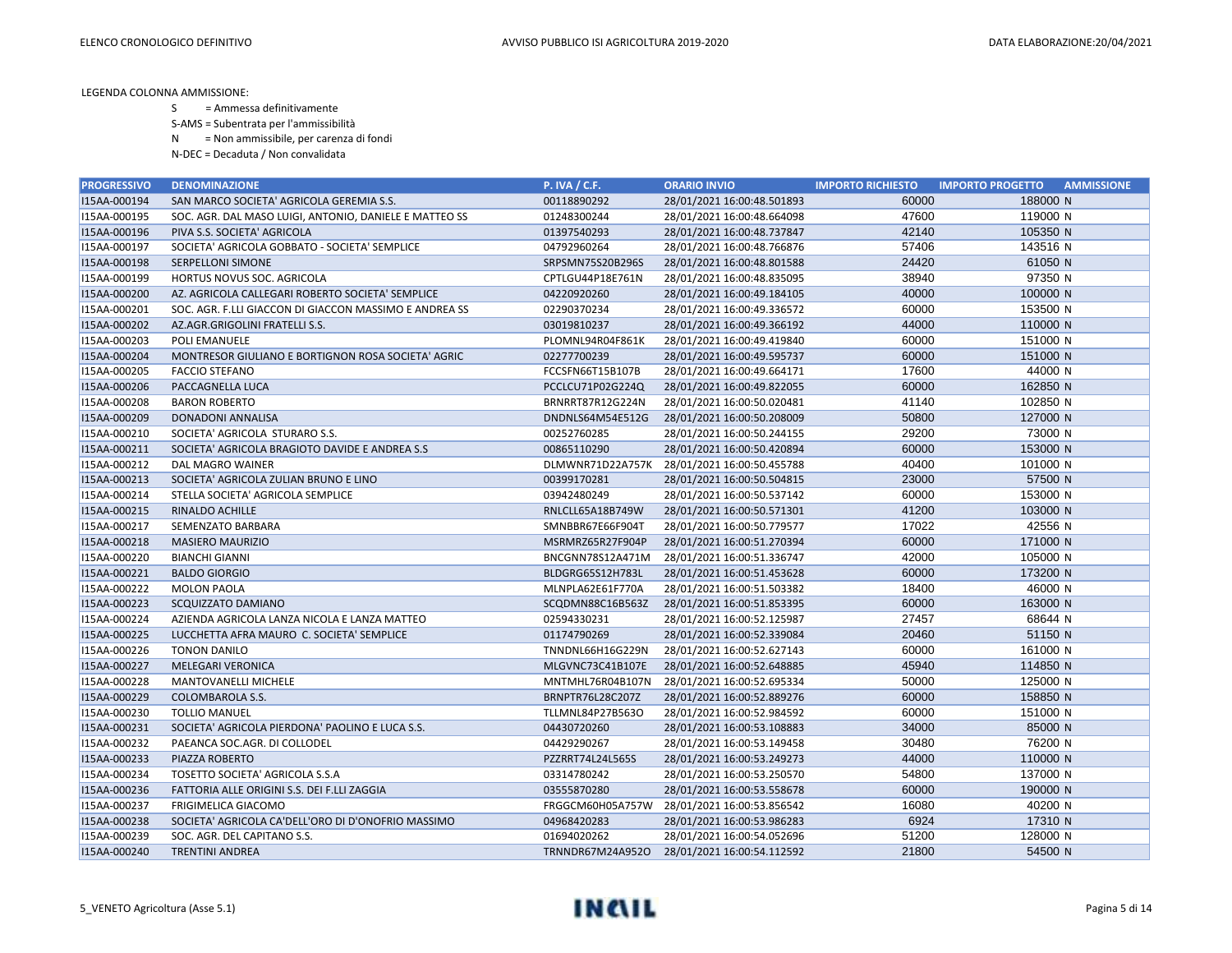S = Ammessa definitivamente

S-AMS = Subentrata per l'ammissibilità

N = Non ammissibile, per carenza di fondi

| <b>PROGRESSIVO</b> | <b>DENOMINAZIONE</b>                                        | <b>P. IVA / C.F.</b> | <b>ORARIO INVIO</b>        | <b>IMPORTO RICHIESTO</b> | <b>AMMISSIONE</b><br><b>IMPORTO PROGETTO</b> |
|--------------------|-------------------------------------------------------------|----------------------|----------------------------|--------------------------|----------------------------------------------|
| I15AA-000241       | IL GUFETTO SOCIETA' AGRICOLA SRL                            | 04086980242          | 28/01/2021 16:00:54.112922 | 9920                     | 24800 N                                      |
| I15AA-000242       | CORDELLINA SOCIETA' AGRICOLA DI RIGON ALBINO GIACOMO E SAUL | 03583300243          | 28/01/2021 16:00:54.127009 | 54400                    | 136000 N                                     |
| I15AA-000243       | ZAMBON ADRIANA                                              | ZMBDRN66L48G645P     | 28/01/2021 16:00:54.369827 | 20460                    | 51150 N                                      |
| I15AA-000245       | DA RIVA ARGENTINO SOCIETA' AGRICOLA S.S.                    | 04797080266          | 28/01/2021 16:00:54.410441 | 30740                    | 76850 N                                      |
| I15AA-000246       | CA' BASTIAN S.S. SOCIETA' AGRICOLA                          | 03880060268          | 28/01/2021 16:00:54.413554 | 60000                    | 167000 N                                     |
| I15AA-000247       | SOCIETA' AGRICOLA CASALINI STEFANO E GIULIA S.S.            | 01343410294          | 28/01/2021 16:00:54.574119 | 52800                    | 132000 N                                     |
| I15AA-000248       | TERUZ TERRA DI VITE SOCIET AGRICOLA S.S.                    | 04902450263          | 28/01/2021 16:00:54.803207 | 42800                    | 107000 N                                     |
| I15AA-000249       | SOCIETA' AGRICOLA FRATELLI RINALDO S. S.                    | 04432110262          | 28/01/2021 16:00:55.024145 | 51600                    | 129000 N                                     |
| I15AA-000250       | STOPPA VALENTINO                                            | STPVNT71C16H620C     | 28/01/2021 16:00:55.125279 | 60000                    | 181000 N                                     |
| I15AA-000251       | BERNARDINELLO PAOLO E ANGELO SS                             | 00973160294          | 28/01/2021 16:00:55.176390 | 33640                    | 84100 N                                      |
| I15AA-000252       | AZ. AGR. QUARANTASETTE S.S.                                 | 02635590272          | 28/01/2021 16:00:55.203219 | 60000                    | 166300 N                                     |
| I15AA-000253       | <b>RIZZI FEDERICO</b>                                       | RZZFRC74P28G224I     | 28/01/2021 16:00:55.211292 | 42400                    | 106000 N                                     |
| I15AA-000254       | AZ. AGR. TONI DEI SORDI SOCIETA' AGRICOLA S.S.              | 04538260268          | 28/01/2021 16:00:55.295476 | 46400                    | 116000 N                                     |
| I15AA-000255       | AZ.AGR.DURANTE S.S. - SOCIETA' AGRICOLA                     | 03301160267          | 28/01/2021 16:00:55.449133 | 54400                    | 136000 N                                     |
| I15AA-000256       | SOCIETA' AGRICOLA BELTRAME GIAMPIETRO E C. S.S.             | 03741190239          | 28/01/2021 16:00:55.486163 | 31220                    | 78051 N                                      |
| I15AA-000257       | <b>TEBALDI ROBERTO</b>                                      | TBLRRT62H21L396L     | 28/01/2021 16:00:55.566398 | 44400                    | 111000 N                                     |
| I15AA-000258       | LA PREVIERA SOCIETA' AGRICOLA S.S.                          | 01787600236          | 28/01/2021 16:00:55.674743 | 60000                    | 166000 N                                     |
| I15AA-000259       | SOCIETA' SEMPLICE AGRICOLA F.LLI SPAGNOL                    | 01843340264          | 28/01/2021 16:00:55.854241 | 28000                    | 70000 N                                      |
| I15AA-000260       | <b>SCHIAVO GIULIANO</b>                                     | SCHGLN73L09L840E     | 28/01/2021 16:00:55.940779 | 52600                    | 131500 N                                     |
| I15AA-000261       | SOCIETA' AGRICOLA ML SERVIZI SOCIETA' SEMPLICE              | 04587080278          | 28/01/2021 16:00:56.065561 | 27780                    | 69450 N                                      |
| I15AA-000262       | SOCIETA' AGRICOLA CAMPAGNE S.S.                             | 04630910232          | 28/01/2021 16:00:56.075823 | 50800                    | 127000 N                                     |
| I15AA-000263       | AZ. AGR. BELVEDERE DI SALATIN REMO E ALESSANDRO S.S         | 03682830264          | 28/01/2021 16:00:56.163363 | 44000                    | 110000 N                                     |
| I15AA-000265       | AGRIMA SOCIET AGRICOLA DI PROSDOCIMI BRUNA E PUPPATO MATTEO | 04527940268          | 28/01/2021 16:00:56.435077 | 22146                    | 55365 N                                      |
| I15AA-000266       | <b>CATTAI ELIO</b>                                          | CTTLEI66E31D674D     | 28/01/2021 16:00:56.527322 | 51200                    | 128000 N                                     |
| I15AA-000267       | STOPPATO RUDY E VANNI SOCIETA' AGRICOLA SEMPLICE            | 00731590238          | 28/01/2021 16:00:56.587668 | 44200                    | 110500 N                                     |
| I15AA-000268       | AZ. AGR. GUZZO FRANCESCO, LUCIANO E MARIO                   | GZZFNC60H01B589J     | 28/01/2021 16:00:56.760169 | 60000                    | 250000 N                                     |
| I15AA-000269       | <b>BARIZZA MARA</b>                                         | BRZMRA59P60F241C     | 28/01/2021 16:00:56.859448 | 22828                    | 57072 N                                      |
| I15AA-000271       | SOCIETA' AGRICOLA LENDINARA S.S.                            | 04552810238          | 28/01/2021 16:00:56.874948 | 36400                    | 91000 N                                      |
| I15AA-000272       | <b>BOSCHETTI LUCA</b>                                       | BSCLCU78H09F861W     | 28/01/2021 16:00:56.954216 | 60000                    | 177000 N                                     |
| I15AA-000273       | SPIGOLON ELGA                                               | SPGLGE68P48C967L     | 28/01/2021 16:00:57.317723 | 60000                    | 180000 N                                     |
| I15AA-000274       | <b>RIGONI FRANCO</b>                                        | RGNFNC70A23A465M     | 28/01/2021 16:00:57.347847 | 7420                     | 18550 N                                      |
| I15AA-000277       | CAMPOGALLO DI BORGO GIOVANNI MARCO E C.                     | 01264320241          | 28/01/2021 16:00:57.947839 | 60000                    | 154000 N                                     |
| I15AA-000278       | ZANETTE STEFANO                                             | ZNTSFN60L24Z103A     | 28/01/2021 16:00:57.948130 | 42000                    | 105000 N                                     |
| I15AA-000279       | COVOLO COSTANTINO                                           | CVLCTN63D09E682H     | 28/01/2021 16:00:57.961926 | 49000                    | 122500 N                                     |
| I15AA-000280       | SOCIETA' AGRICOLA LA FACCHINA S.S                           | 01326870290          | 28/01/2021 16:00:57.995008 | 55800                    | 139500 N                                     |
| I15AA-000281       | <b>MARZARI FRANCO</b>                                       | MRZFNC60S05F904E     | 28/01/2021 16:00:58.307072 | 48000                    | 120000 N                                     |
| I15AA-000282       | CARBOGNIN LUCIANO E GIANNANTONIO                            | 00910160233          | 28/01/2021 16:00:58.871305 | 60000                    | 206500 N                                     |
| I15AA-000283       | DAL BOSCO DAVIDE                                            | DLBDVD72R05I775P     | 28/01/2021 16:00:58.956124 | 60000                    | 167300 N                                     |
| I15AA-000284       | SOCIETA AGRICOLA RANGO SIMONE E C. S.S.                     | 04605940289          | 28/01/2021 16:00:58.967476 | 40400                    | 101000 N                                     |
| I15AA-000285       | <b>STERZI GIOVANNI</b>                                      | STRGNN71C22B296I     | 28/01/2021 16:00:59.417027 | 31560                    | 78900 N                                      |
| I15AA-000286       | VISENTIN IVANO E CLAUDIO SS. SOC. AGR.                      | 03351440262          | 28/01/2021 16:00:59.433610 | 60000                    | 150988 N                                     |
| I15AA-000288       | SOCIETA' AGRICOLA MONTANARI M. P. S.S.                      | 04323940231          | 28/01/2021 16:00:59.940415 | 33432                    | 83581 N                                      |
| I15AA-000289       | SOCIETA' AGRICOLA E.VER. GREEN S.R.L.                       | 03919380232          | 28/01/2021 16:01:00.113548 | 52400                    | 131000 N                                     |

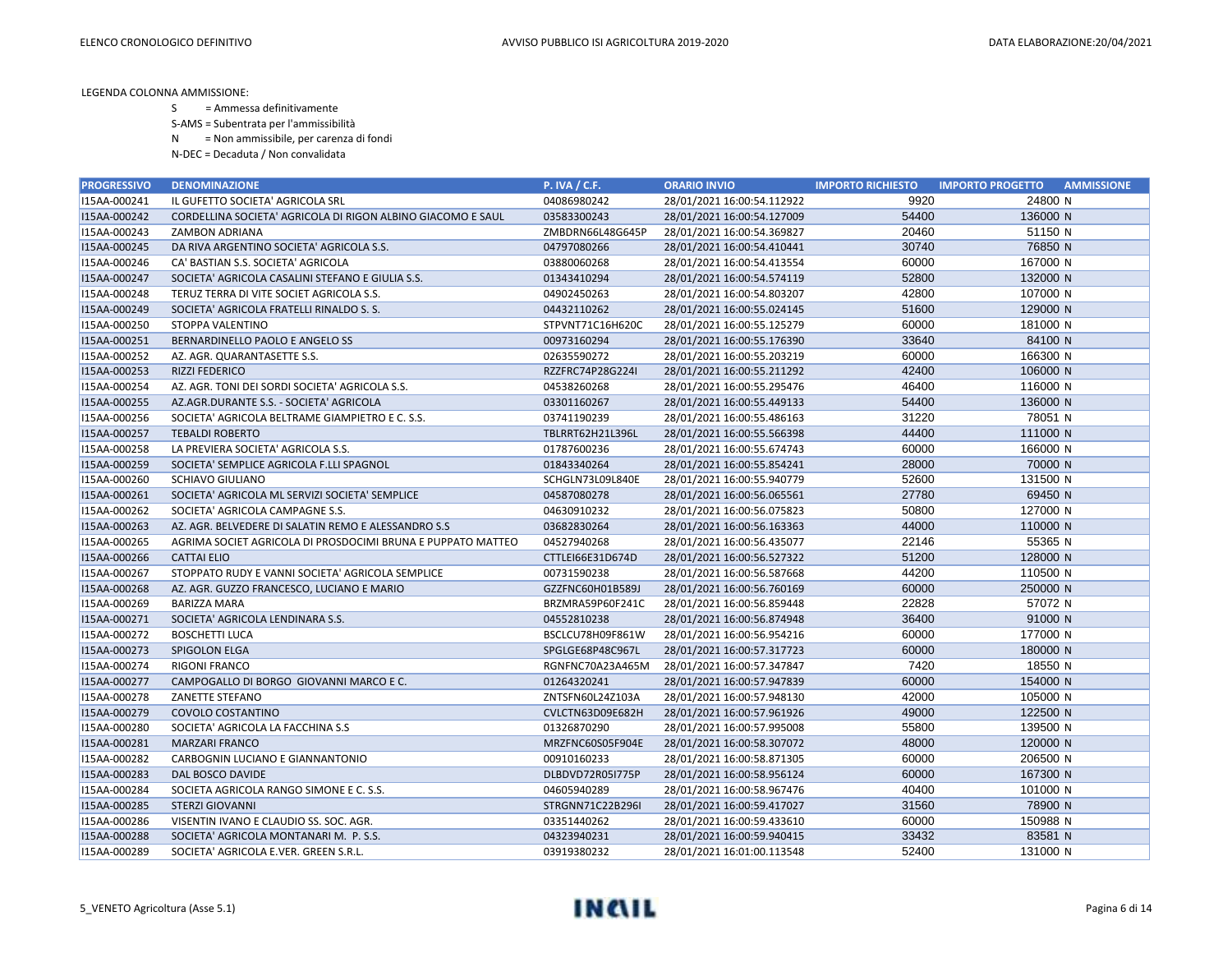- S = Ammessa definitivamente
- S-AMS = Subentrata per l'ammissibilità
- N = Non ammissibile, per carenza di fondi
- N-DEC = Decaduta / Non convalidata

| <b>PROGRESSIVO</b> | <b>DENOMINAZIONE</b>                                        | <b>P. IVA / C.F.</b>    | <b>ORARIO INVIO</b>        | <b>IMPORTO RICHIESTO</b> | <b>IMPORTO PROGETTO</b><br><b>AMMISSIONE</b> |
|--------------------|-------------------------------------------------------------|-------------------------|----------------------------|--------------------------|----------------------------------------------|
| I15AA-000291       | <b>GAROLLA PIERGIORGIO</b>                                  | GRLPGR57R22F394S        | 28/01/2021 16:01:00.157469 | 29200                    | 73000 N                                      |
| I15AA-000293       | RIZZI GIOVANNI                                              | RZZGNN72R25G224D        | 28/01/2021 16:01:00.613073 | 41200                    | 103000 N                                     |
| I15AA-000295       | <b>VENTURELLI ANDREA</b>                                    | VNTNDR75P12B296F        | 28/01/2021 16:01:00.913317 | 38400                    | 96000 N                                      |
| I15AA-000296       | SUIN IT S.S. SOCIETA' AGRICOLA DI MOLO S. E MERLO L.        | 00358110237             | 28/01/2021 16:01:01.267162 | 33000                    | 82500 N                                      |
| I15AA-000297       | SOCIETA' AGRICOLA SUINICOLA CASTELLAN DI CASTELLAN ANTONIO  | 01339240242             | 28/01/2021 16:01:01.434132 | 60000                    | 151000 N                                     |
| I15AA-000298       | SOCIETA' AGRICOLA BRUGNERA EZIO E ERMENS S.S.               | 03385600261             | 28/01/2021 16:01:01.442869 | 51200                    | 128000 N                                     |
| I15AA-000299       | CESTARO F.LLI S.S. SOCIETA' AGRICOLA                        | 00993450295             | 28/01/2021 16:01:01.602064 | 60000                    | 155000 N                                     |
| I15AA-000301       | SANTI GRAZIANO                                              | SNTGZN59P04L781V        | 28/01/2021 16:01:01.877898 | 20520                    | 51300 N                                      |
| I15AA-000302       | RISO RANCAN SOCIETA' AGRICOLA SEMPLICE                      | 01730950233             | 28/01/2021 16:01:01.946549 | 46740                    | 116850 N                                     |
| I15AA-000303       | AZIENDA AGRICOLA BUSANA LUIGI E FIGLI S.S.                  | 04516820273             | 28/01/2021 16:01:01.950375 | 41797                    | 104493 N                                     |
| I15AA-000304       | <b>GAMBA ELISA</b>                                          | GMBLSE79D45F918U        | 28/01/2021 16:01:02.064782 | 60000                    | 172000 N                                     |
| I15AA-000306       | MENEGUZZO ANTONIO E STEFANO SOCIETA AGRICOLA SEMPLICE       | 02722120249             | 28/01/2021 16:01:02.211682 | 56440                    | 141100 N                                     |
| I15AA-000307       | ZAGGIA S.S.                                                 | 00825660285             | 28/01/2021 16:01:02.301392 | 60000                    | 153000 N                                     |
| I15AA-000308       | FINCO PAOLO E GIORGIO S.S. SOCIETA' AGRICOLA                | 03256950241             | 28/01/2021 16:01:02.415117 | 28800                    | 72000 N                                      |
| I15AA-000309       | PEDERIVA EMANUEL                                            | PDRMNL76C02L565D        | 28/01/2021 16:01:02.616858 | 23400                    | 58500 N                                      |
| I15AA-000310       | AZ. BRUTTI SOCIETA' AGRICOLA SEMPLICE                       | 00431610237             | 28/01/2021 16:01:02.754512 | 39600                    | 99000 N                                      |
| I15AA-000311       | DE FANTI MASSIMILIANO E ARNALDO SOCIETA' AGRICOLA           | 02846470231             | 28/01/2021 16:01:02.878514 | 56695                    | 141739 N                                     |
| I15AA-000312       | <b>CAZZADORE LARA</b>                                       | CZZLRA68A61H996Y        | 28/01/2021 16:01:02.963567 | 48400                    | 121000 N                                     |
| I15AA-000313       | SOCIET SEMPLICE AGRICOLA NESTO DI TOMASELLA LUCA C.         | 00948420252             | 28/01/2021 16:01:03.031649 | 39400                    | 98500 N                                      |
| I15AA-000314       | SOCIETA' AGRICOLA CERON S.S.                                | 02335830267             | 28/01/2021 16:01:03.074999 | 60000                    | 188000 N                                     |
| I15AA-000315       | SOCIET AGRICOLA BERTOLI S.S.                                | 04551520283             | 28/01/2021 16:01:03.227547 | 25776                    | 64440 N                                      |
| I15AA-000316       | MOSELE CRISTIANO                                            | MSLCST57B02D882D        | 28/01/2021 16:01:03.307785 | 3000                     | 7500 N                                       |
| I15AA-000317       | AZIENDA AGRICOLA LATIUM S.S. DI MORINI CARLO E MOR          | 03392330233             | 28/01/2021 16:01:03.340024 | 17160                    | 42900 N                                      |
| I15AA-000318       | SOC. AGRICOLA DE FANTI GIORGIO, ISACCO E MOLON S. S.S.      | 00658600234             | 28/01/2021 16:01:03.384615 | 32073                    | 80184 N                                      |
| I15AA-000321       | TENUTA NATALINA GRANDI SOCIETA' AGRICOLA S.S.               | 04111930246             | 28/01/2021 16:01:03.466418 | 25000                    | 62500 N                                      |
| I15AA-000322       | <b>BRUGNERA LINO</b>                                        | <b>BRGLNI68A05F999I</b> | 28/01/2021 16:01:03.469975 | 54000                    | 135000 N                                     |
| I15AA-000323       | LOVATO OSCAR                                                | LVTSCR87A02C890M        | 28/01/2021 16:01:03.796652 | 60000                    | 150000 N                                     |
| I15AA-000324       | <b>CECCHETTO EZIO</b>                                       | CCCZEI64L03L706X        | 28/01/2021 16:01:04.148595 | 51652                    | 129130 N                                     |
| I15AA-000325       | DAL MONTE MASSIMO E GRESPAN BENEDETTA S.S.                  | 01202850242             | 28/01/2021 16:01:04.379942 | 60000                    | 170000 N                                     |
| I15AA-000326       | SOCIETA' AGRICOLA MICHIELAN A.M. S.S.                       | 04930000262             | 28/01/2021 16:01:04.566731 | 42000                    | 105000 N                                     |
| I15AA-000328       | DURIGHEL GINO E LUIGI S.S.A                                 | 02344530262             | 28/01/2021 16:01:04.804235 | 60000                    | 168000 N                                     |
| I15AA-000329       | <b>ISMA MARCO</b>                                           | SMIMRC66D15D530X        | 28/01/2021 16:01:04.940213 | 40800                    | 102000 N                                     |
| I15AA-000330       | LA COLOMBAIA SRL SOCIETA' AGRICOLA                          | 03499280240             | 28/01/2021 16:01:05.018846 | 60000                    | 190000 N                                     |
| I15AA-000331       | PAVAN REMO                                                  | PVNRME62S29L736Z        | 28/01/2021 16:01:05.281294 | 60000                    | 178000 N                                     |
| I15AA-000332       | <b>SCANDOLA OTELLO</b>                                      | SCNTLL62C15L781K        | 28/01/2021 16:01:05.336009 | 26400                    | 66000 N                                      |
| I15AA-000333       | SOCIETA' AGRICOLA BRENDAN MASSIMO, SERGIO, EGIDIO E GIORGIO | 00825360233             | 28/01/2021 16:01:05.557104 | 28520                    | 71300 N                                      |
| I15AA-000334       | <b>MARCON GIOVANNI</b>                                      | MRCGNN61D22H610D        | 28/01/2021 16:01:05.577386 | 60000                    | 152000 N                                     |
| I15AA-000335       | DALLA CHIARA ZENO                                           | DLLZNE70A25L781K        | 28/01/2021 16:01:05.761927 | 54000                    | 135000 N                                     |
| I15AA-000336       | CAPO S.S. SOCIETA AGRICOLA                                  | 05081930280             | 28/01/2021 16:01:05.841309 | 29514                    | 73785 N                                      |
| I15AA-000338       | TARGON IVANO E SANDRO                                       | 00621070234             | 28/01/2021 16:01:06.411132 | 18680                    | 46700 N                                      |
| I15AA-000339       | <b>BALLAROTTO CARLO</b>                                     | <b>BLLCRL64A27I775Q</b> | 28/01/2021 16:01:06.714790 | 25800                    | 64500 N                                      |
| I15AA-000340       | MIAZZI LORENZO                                              | MZZLNZ75P21L359L        | 28/01/2021 16:01:06.898068 | 47409                    | 118524 N                                     |
| I15AA-000341       | <b>BONOMO FILIPPO</b>                                       | BNMFPP87A12E512G        | 28/01/2021 16:01:07.116714 | 39600                    | 99000 N                                      |

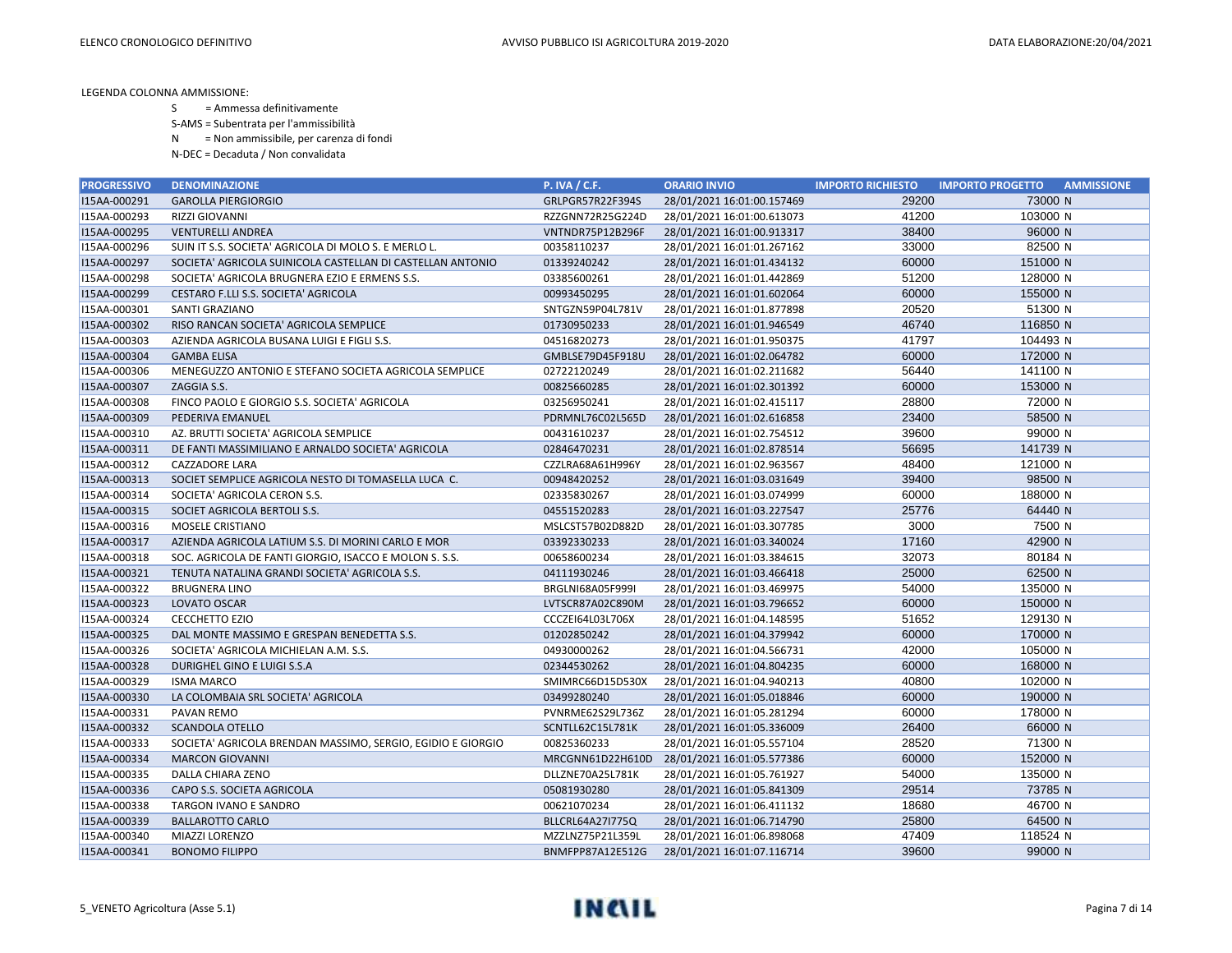- S = Ammessa definitivamente
- S-AMS = Subentrata per l'ammissibilità
- N = Non ammissibile, per carenza di fondi

| <b>PROGRESSIVO</b> | <b>DENOMINAZIONE</b>                                        | <b>P. IVA / C.F.</b> | <b>ORARIO INVIO</b>        | <b>IMPORTO RICHIESTO</b> | <b>IMPORTO PROGETTO</b><br><b>AMMISSIONE</b> |
|--------------------|-------------------------------------------------------------|----------------------|----------------------------|--------------------------|----------------------------------------------|
| I15AA-000342       | CHIARELLO PALMERINO                                         | CHRPMR66L01G823Z     | 28/01/2021 16:01:07.442240 | 19192                    | 47980 N                                      |
| I15AA-000344       | <b>GRANUZZO ALBERTO</b>                                     | GRNLRT85C25B296I     | 28/01/2021 16:01:07.787519 | 42400                    | 106000 N                                     |
| I15AA-000345       | SOC. AGR. CORTE RIONDA DI FOLADORI M. E DAL DOSSO G. S.S.   | 04464650235          | 28/01/2021 16:01:07.817695 | 37600                    | 94000 N                                      |
| I15AA-000346       | <b>MUNARO FEDERICO</b>                                      | MNRFRC75P30C890K     | 28/01/2021 16:01:07.971996 | 45600                    | 114000 N                                     |
| I15AA-000347       | SOCIETA' AGRICOLA CA' TOGNAI S.S.                           | 04346170287          | 28/01/2021 16:01:08.251438 | 26000                    | 65000 N                                      |
| I15AA-000348       | AZIENDA AGRICOLA SULE DI NOVELLO VITTORIO E C. SOCIETA SEMP | 02653760237          | 28/01/2021 16:01:08.352222 | 60000                    | 153500 N                                     |
| I15AA-000350       | SOCIETA' AGRICOLA TRONCON                                   | 02694280286          | 28/01/2021 16:01:09.059640 | 56800                    | 142000 N                                     |
| I15AA-000351       | SOC. AGR. BISSOLI MAURIZIO E CORRADO S.S.                   | 02653180238          | 28/01/2021 16:01:09.346293 | 48400                    | 121000 N                                     |
| I15AA-000353       | CAPODAGLIO RICCARDO                                         | CPDRCR87H23F382N     | 28/01/2021 16:01:09.784156 | 28480                    | 71200 N                                      |
| I15AA-000354       | <b>SCHENAL SEBASTIANO</b>                                   | SCHSST93H20C957N     | 28/01/2021 16:01:09.882998 | 21800                    | 54500 N                                      |
| I15AA-000355       | <b>GOTTARDI MIRCO</b>                                       | GTTMRC61T29A703R     | 28/01/2021 16:01:09.896339 | 17760                    | 44400 N                                      |
| I15AA-000356       | CALOI MAURIZIO                                              | CLAMRZ65E13L781F     | 28/01/2021 16:01:10.099722 | 20800                    | 52000 N                                      |
| I15AA-000357       | <b>BONTORIN MATTEO</b>                                      | BNTMTT78T09A703A     | 28/01/2021 16:01:10.162162 | 54400                    | 136000 N                                     |
| I15AA-000359       | SOCIETA' AGRICOLA CASTEGNARO ANASTASIO                      | 02490880248          | 28/01/2021 16:01:10.429645 | 60000                    | 178000 N                                     |
| I15AA-000360       | VIVAI LAZZARO S.S.                                          | 03395190287          | 28/01/2021 16:01:10.516576 | 14600                    | 36500 N                                      |
| I15AA-000361       | SOC. AGR. MANFRINI ALDO E MARCO S.S.                        | 03526580232          | 28/01/2021 16:01:10.534934 | 48400                    | 121000 N                                     |
| I15AA-000362       | SOCIETA' AGRICOLA PERTILE ALBERTO E DAMIANO S.S.            | 04258510231          | 28/01/2021 16:01:10.774374 | 21600                    | 54000 N                                      |
| I15AA-000363       | SOCIETA' AGRICOLA DONADEL E MARANGON                        | 02289020261          | 28/01/2021 16:01:10.796105 | 48400                    | 121000 N                                     |
| I15AA-000364       | <b>MENIN ENNIO</b>                                          | 01426640288          | 28/01/2021 16:01:10.841700 | 43240                    | 108100 N                                     |
| I15AA-000365       | <b>DAL CERO RENATO</b>                                      | DLCRNT52C24F461A     | 28/01/2021 16:01:10.910114 | 52000                    | 130000 N                                     |
| I15AA-000366       | ZAVA RENZO                                                  | ZVARNZ75H24C957U     | 28/01/2021 16:01:11.194738 | 51600                    | 129000 N                                     |
| I15AA-000367       | VIGNA DEL GAL SOC.AGR. DI BALLIANA ITALO E FIGLIO           | 04508010263          | 28/01/2021 16:01:11.428609 | 43800                    | 109500 N                                     |
| I15AA-000368       | FURIA ELIO E FURIA SIMONE SOCIETA' SEMPLICE AGRICOLA        | 03756630236          | 28/01/2021 16:01:11.825693 | 52400                    | 131000 N                                     |
| I15AA-000369       | <b>GAROLLA VALERIO E F.LLI</b>                              | 00822240289          | 28/01/2021 16:01:12.728349 | 60000                    | 154339 N                                     |
| I15AA-000370       | VIEZZER DAMIANO                                             | VZZDMN78M05F443R     | 28/01/2021 16:01:12.795186 | 26432                    | 66081 N                                      |
| I15AA-000371       | SALVO' PIERLUIGI                                            | SLVPLG72L31F382F     | 28/01/2021 16:01:12.842561 | 57000                    | 142500 N                                     |
| I15AA-000372       | SOCIETA' AGRICOLA SCATTOLIN D. R. E G. SS                   | 03554890271          | 28/01/2021 16:01:12.905529 | 60000                    | 195000 N                                     |
| I15AA-000373       | SOCETA' AGRICOLA SCOMPARIN FRANCESCO E MARCO S.S.           | SCMFNC89E16L407T     | 28/01/2021 16:01:12.923159 | 50000                    | 125000 N                                     |
| I15AA-000374       | SOC.AGR. ZANETTI MICHELE E PAOLINO S.S.                     | 04283540286          | 28/01/2021 16:01:13.162072 | 4400                     | 11000 N                                      |
| I15AA-000375       | SOCIET AGRICOLA IRBACCO S.A.S. DI CONSOLI BRUNA C           | 05026680263          | 28/01/2021 16:01:13.477197 | 51600                    | 129000 N                                     |
| I15AA-000376       | SOCIETA AGRICOLA AGRIBEL S.S                                | 04487710230          | 28/01/2021 16:01:14.060603 | 52200                    | 130500 N                                     |
| I15AA-000377       | AZIENDA AGRICOLA VILLA DELLA TORRE SRL                      | 03755510231          | 28/01/2021 16:01:14.144418 | 27200                    | 68000 N                                      |
| I15AA-000378       | SOCIETA' AGRICOLA PERUZZO MARIANO E C. SS                   | 04218780262          | 28/01/2021 16:01:14.561751 | 52000                    | 130000 N                                     |
| I15AA-000379       | <b>MARTINI FLORINDO</b>                                     | MRTFRN62C04L020R     | 28/01/2021 16:01:14.627215 | 60000                    | 220000 N                                     |
| I15AA-000380       | <b>BETTILI CRISTIANA</b>                                    | BTTCST67S45H783A     | 28/01/2021 16:01:14.638450 | 20000                    | 50000 N                                      |
| I15AA-000381       | <b>ROSSI MARIO</b>                                          | RSSMRA63M18L407V     | 28/01/2021 16:01:14.887890 | 56600                    | 141500 N                                     |
| I15AA-000382       | MIRANDOLA EMILIETTO                                         | MRNMTT52L20B107K     | 28/01/2021 16:01:14.930899 | 49600                    | 124000 N                                     |
| I15AA-000384       | <b>BORTIGNON DORIANO</b>                                    | BRTDRN69T22A703U     | 28/01/2021 16:01:15.137473 | 54600                    | 136500 N                                     |
| I15AA-000385       | <b>VENTURIN FERMINO</b>                                     | VNTFMN40P25L700Z     | 28/01/2021 16:01:15.149384 | 51600                    | 129000 N                                     |
| I15AA-000386       | AZIENDA AGRICOLA LA CESARINA SOCIETA' AGRICOLA SEMPLICE     | 03947340232          | 28/01/2021 16:01:15.489133 | 29200                    | 73000 N                                      |
| I15AA-000387       | FATTORIA AI CAPITANI SOCIETA' AGRICOLA SEMPLICE             | 03547160246          | 28/01/2021 16:01:15.629043 | 30000                    | 75000 N                                      |
| I15AA-000389       | <b>CALOI AGOSTINO</b>                                       | CLAGTN70H10M172G     | 28/01/2021 16:01:16.076745 | 32320                    | 80800 N                                      |
| I15AA-000391       | ORTOFRUTTICOLA FIGHERA ADELINO E PAOLO SOCIETA' AGRICOLA    | 03910360266          | 28/01/2021 16:01:16.362957 | 21200                    | 53000 N                                      |

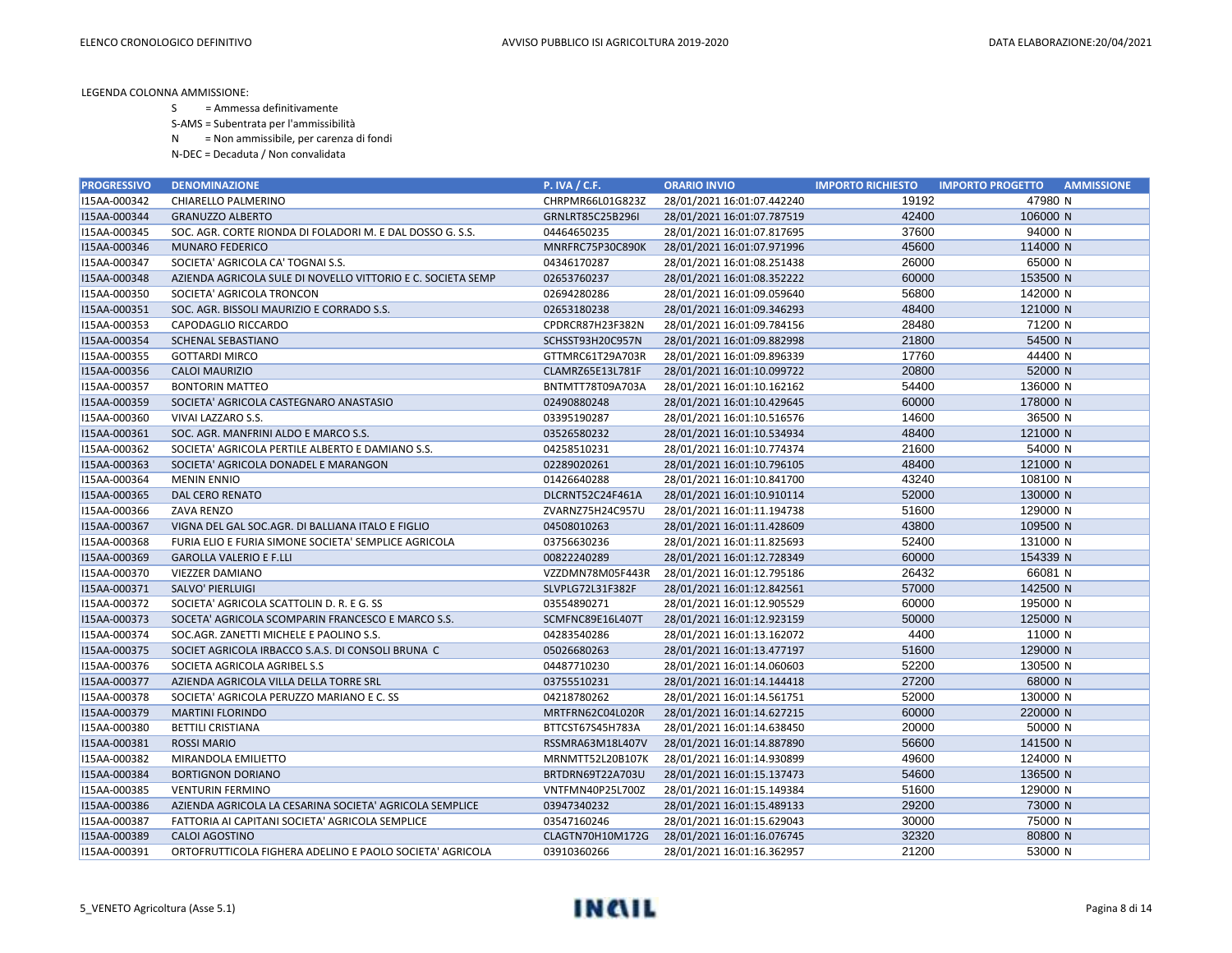S = Ammessa definitivamente

S-AMS = Subentrata per l'ammissibilità

N = Non ammissibile, per carenza di fondi

| <b>PROGRESSIVO</b> | <b>DENOMINAZIONE</b>                                       | <b>P. IVA / C.F.</b>    | <b>ORARIO INVIO</b>        | <b>IMPORTO RICHIESTO</b> | <b>IMPORTO PROGETTO</b><br><b>AMMISSIONE</b> |
|--------------------|------------------------------------------------------------|-------------------------|----------------------------|--------------------------|----------------------------------------------|
| I15AA-000393       | AZIENDA AGRICOLA BOTON D'ORO SNC DI GIOVANNI COSTAN C      | 01213210253             | 28/01/2021 16:01:16.852902 | 50400                    | 126000 N                                     |
| I15AA-000394       | PACCAGNELLA MARINO                                         | PCCMRN67H20G224D        | 28/01/2021 16:01:17.037653 | 17435                    | 43588 N                                      |
| I15AA-000395       | RIELLO MAURO                                               | RLLMRA69R05A001L        | 28/01/2021 16:01:17.080665 | 23176                    | 57942 N                                      |
| I15AA-000396       | FAGANELLO GRAZIANO                                         | FGNGZN40P10C689L        | 28/01/2021 16:01:17.184841 | 38000                    | 95000 N                                      |
| I15AA-000397       | <b>DINELLO LUCA</b>                                        | DNLLCU71D16F964M        | 28/01/2021 16:01:17.205877 | 49772                    | 124432 N                                     |
| I15AA-000398       | <b>MIATTON NICOLA</b>                                      | MTTNCL61H13F394V        | 28/01/2021 16:01:17.218645 | 39120                    | 97800 N                                      |
| I15AA-000399       | NICOLI DAVID DANTE                                         | NCLDDD71T06F205F        | 28/01/2021 16:01:17.397772 | 50332                    | 125830 N                                     |
| I15AA-000400       | ZACCARIA FRANCA                                            | ZCCFNC54A58L364C        | 28/01/2021 16:01:17.581216 | 14600                    | 36500 N                                      |
| I15AA-000401       | <b>BONAMINI GIANCARLO</b>                                  | BNMGCR70R22L364U        | 28/01/2021 16:01:17.639739 | 18600                    | 46500 N                                      |
| I15AA-000402       | FRIGO STEFANO AZIENDA AGRIENDA                             | FRGSFN72T20L567Q        | 28/01/2021 16:01:18.093233 | 44000                    | 110000 N                                     |
| I15AA-000403       | AZ. AGR. LA JARA DI MARION MASSIMO                         | MRNMSM70S10C957L        | 28/01/2021 16:01:18.212211 | 51600                    | 129000 N                                     |
| I15AA-000404       | SOC.AGR. FOSSETTA DI MASON ERNESTO S.S.                    | 04338010285             | 28/01/2021 16:01:18.425226 | 60000                    | 175000 N                                     |
| I15AA-000405       | <b>BENATI STEFANO</b>                                      | BNTSFN66B23H783K        | 28/01/2021 16:01:18.477298 | 43120                    | 107800 N                                     |
| I15AA-000406       | SOCIETA' AGRICOLA TIEPPO S.S.                              | 03245310267             | 28/01/2021 16:01:18.690730 | 60000                    | 152300 N                                     |
| I15AA-000407       | <b>MIAZZI ROBERTO</b>                                      | MZZRRT52H29A906T        | 28/01/2021 16:01:19.001458 | 41200                    | 103000 N                                     |
| I15AA-000408       | AZIENDA AGRICOLA LOT GIUSEPPE                              | LTOGPP70S15C957Q        | 28/01/2021 16:01:19.227674 | 27200                    | 68000 N                                      |
| I15AA-000409       | <b>FRIGO ROBERTO</b>                                       | <b>FRGRRT77L27A465I</b> | 28/01/2021 16:01:19.411871 | 47280                    | 118201 N                                     |
| I15AA-000410       | SOCIETA' AGRICOLA SIGNOR LORIS E C. S.S.                   | 01104420268             | 28/01/2021 16:01:19.413207 | 46400                    | 116000 N                                     |
| I15AA-000412       | PIVATO GIACOMO                                             | PVTGCM95E08C111O        | 28/01/2021 16:01:19.877573 | 50900                    | 127250 N                                     |
| I15AA-000413       | TAFLO S.S. DI VISENTIN LUCIA C.                            | 02197660240             | 28/01/2021 16:01:19.895948 | 47000                    | 117500 N                                     |
| I15AA-000414       | <b>VETTORETTI ANGELO</b>                                   | VTTNGL52B12L565Q        | 28/01/2021 16:01:20.158130 | 40000                    | 100000 N                                     |
| I15AA-000415       | SOC. AGR. BATTILANA SS DI BATTILANA R.                     | 04505040263             | 28/01/2021 16:01:20.362903 | 60000                    | 172500 N                                     |
| I15AA-000416       | LAGHETTO GIANFRANCO                                        | LGHGFR59R28B403B        | 28/01/2021 16:01:20.575235 | 46740                    | 116850 N                                     |
| I15AA-000418       | <b>AGOSTINETTO RENATO</b>                                  | GSTRNT62P10L565M        | 28/01/2021 16:01:20.750304 | 35711                    | 89278 N                                      |
| I15AA-000420       | RODEGHIERO DANIELE CRISTIANO                               | 02380290243             | 28/01/2021 16:01:20.833360 | 12000                    | 30000 N                                      |
| I15AA-000422       | <b>DANTE STEFANO</b>                                       | DNTSFN73T27G693M        | 28/01/2021 16:01:21.200273 | 26400                    | 66000 N                                      |
| I15AA-000423       | AZIENDA AGRICOLA COLOGNESE MARTINA                         | CLGMTN68B69H783D        | 28/01/2021 16:01:21.214663 | 24754                    | 61887 N                                      |
| I15AA-000424       | SOCIETA' AGRICOLA PERUZZI PAOLO SILVIO E LUIGI S.S.        | 03601970241             | 28/01/2021 16:01:21.404305 | 42400                    | 106000 N                                     |
| I15AA-000426       | SOCIET AGRICOLA BORSATO CLAUDIO E GIUSEPPINO SOC. SEMPLICE | 01259310264             | 28/01/2021 16:01:21.633983 | 60000                    | 151000 N                                     |
| I15AA-000427       | CARANDINA ELEONORA                                         | CRNLNR61B53L359G        | 28/01/2021 16:01:21.727723 | 60000                    | 177850 N                                     |
| I15AA-000428       | <b>CORDIOLI FULVIO</b>                                     | CRDFLV61E19L949H        | 28/01/2021 16:01:21.744147 | 58600                    | 146500 N                                     |
| I15AA-000429       | SOCIETA' AGRICOLA VAZZOLER S.S.                            | 04661690265             | 28/01/2021 16:01:21.761099 | 30000                    | 75000 N                                      |
| I15AA-000430       | SOCIETA' AGRICOLA BOSCO DI CIGLIO S.S.                     | 04662210261             | 28/01/2021 16:01:21.791813 | 50637                    | 126593 N                                     |
| I15AA-000431       | <b>SLONGO GIANNI</b>                                       | SLNGNN62S25D686L        | 28/01/2021 16:01:21.850149 | 37200                    | 93000 N                                      |
| I15AA-000432       | SOCIET SEMPLICE AGRICOLA MALACARNE FRATELLI                | 00929880250             | 28/01/2021 16:01:22.097784 | 28000                    | 70000 N                                      |
| I15AA-000434       | PADOVAN CHIARA                                             | PDVCHR69B52L840R        | 28/01/2021 16:01:22.583723 | 3672                     | 9180 N                                       |
| I15AA-000436       | <b>GUERRA RENATO</b>                                       | GRRRNT61M02I551F        | 28/01/2021 16:01:23.150117 | 60000                    | 200000 N                                     |
| I15AA-000437       | SOCIETA' AGRICOLA EFFE EFFE S.S. DI ROSSI FLAVIO           | 04562670267             | 28/01/2021 16:01:23.150650 | 11940                    | 29850 N                                      |
| I15AA-000439       | GUERRA GIOVANNI E GIUSTINO SOCIETA' AGRICOLA S.S.          | 01214970244             | 28/01/2021 16:01:23.290972 | 54400                    | 136000 N                                     |
| I15AA-000440       | SOCIET AGRICOLA BIN DI BIN ELIA E C. S.S.                  | 02452300268             | 28/01/2021 16:01:24.250367 | 55200                    | 138000 N                                     |
| I15AA-000441       | <b>BILLO' ELENA</b>                                        | BLLLNE85P59D530T        | 28/01/2021 16:01:24.385851 | 37200                    | 93000 N                                      |
| I15AA-000442       | <b>COSER DENISE</b>                                        | CSRDNS79S57L781M        | 28/01/2021 16:01:24.496685 | 21200                    | 53000 N                                      |
| I15AA-000443       | SOCIETA' AGRICOLA PIOVAN S.S.                              | 01174340297             | 28/01/2021 16:01:24.563703 | 58000                    | 145000 N                                     |

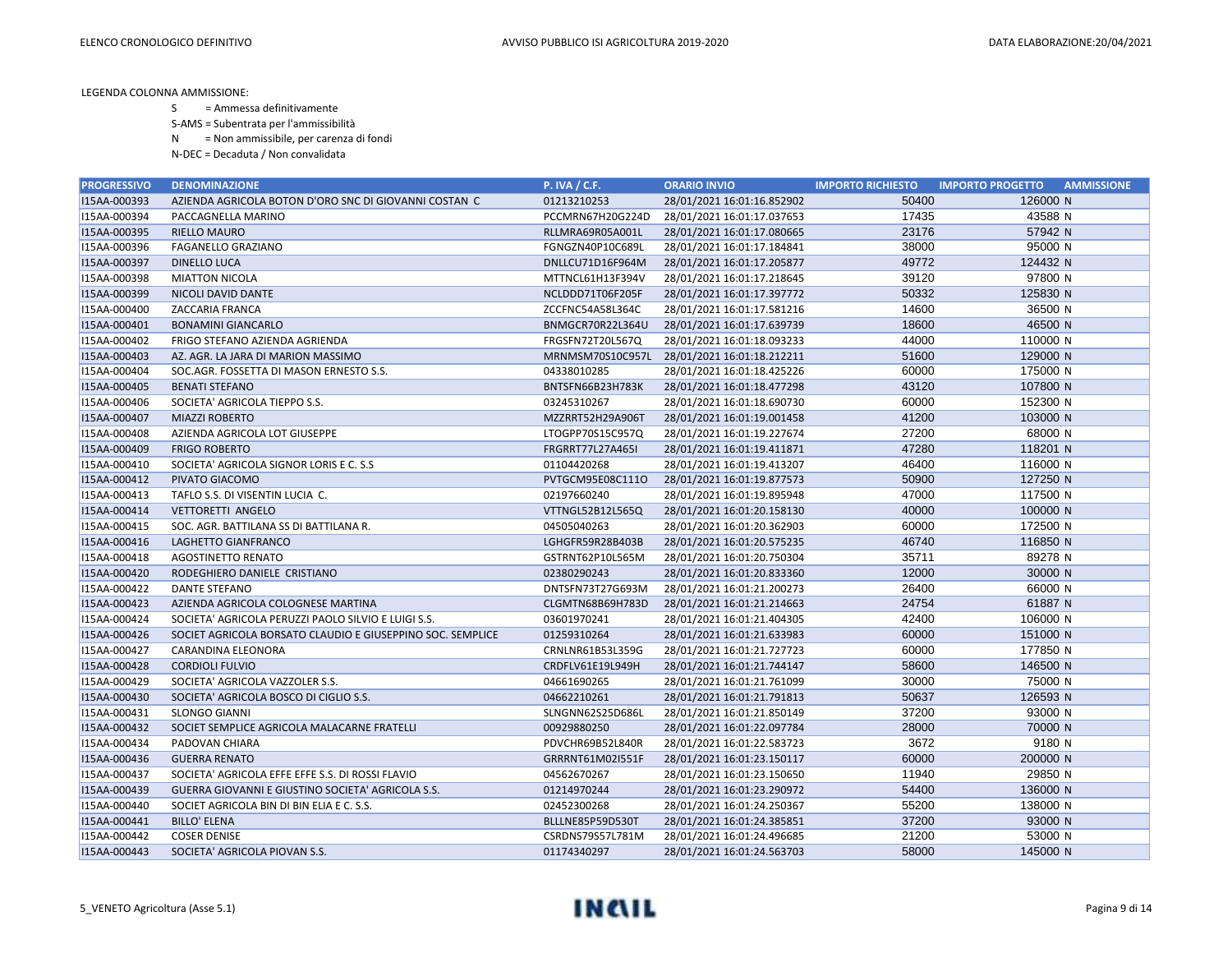S = Ammessa definitivamente

S-AMS = Subentrata per l'ammissibilità

N = Non ammissibile, per carenza di fondi

| <b>PROGRESSIVO</b> | <b>DENOMINAZIONE</b>                                       | <b>P. IVA / C.F.</b> | <b>ORARIO INVIO</b>        | <b>IMPORTO RICHIESTO</b> | <b>AMMISSIONE</b><br><b>IMPORTO PROGETTO</b> |
|--------------------|------------------------------------------------------------|----------------------|----------------------------|--------------------------|----------------------------------------------|
| I15AA-000444       | VIVAI TIBALDO S.S. SOCIETA' AGRICOLA                       | 01419290299          | 28/01/2021 16:01:24.598650 | 41400                    | 103500 N                                     |
| I15AA-000445       | <b>GUARDA RENATO</b>                                       | GRDRNT67A09E682P     | 28/01/2021 16:01:24.988639 | 46800                    | 117000 N                                     |
| I15AA-000446       | AGRICOLA LUIGI DI ANDRETTA L. C. S.S. SOCIETA' AGRICOLA    | 02460680289          | 28/01/2021 16:01:25.240085 | 39600                    | 99000 N                                      |
| I15AA-000447       | SOCIETA' AGRICOLA ANSELMI GIANCARLO E FRANCESCO S.S.       | 04082950231          | 28/01/2021 16:01:25.248990 | 30920                    | 77300 N                                      |
| I15AA-000448       | SOCIETA' AGRICOLA JONNI S.S.                               | 04423380288          | 28/01/2021 16:01:25.375251 | 48200                    | 120500 N                                     |
| I15AA-000449       | SALTARIN FRANCESCO                                         | SLTFNC93H30D442A     | 28/01/2021 16:01:25.407951 | 34400                    | 86000 N                                      |
| I15AA-000450       | PELLIZZARI SOC. AGR. SS                                    | 04573520261          | 28/01/2021 16:01:25.469905 | 60000                    | 177000 N                                     |
| I15AA-000451       | LANCERIN SIMONE                                            | LNCSMN73R17A703L     | 28/01/2021 16:01:25.557220 | 35968                    | 89920 N                                      |
| I15AA-000452       | SOCIETA' AGRICOLA DAMATI S.S. DI GRISI EMILIO C.           | 02094740236          | 28/01/2021 16:01:26.036417 | 47600                    | 119000 N                                     |
| I15AA-000453       | ALFALATTE SOCIETA' SEMPLICE AGRICOLA                       | 04020930261          | 28/01/2021 16:01:26.098241 | 53468                    | 133670 N                                     |
| I15AA-000454       | SOC. AGR. POLI DI POLI FEDERICO E C. S.S.                  | 03733730232          | 28/01/2021 16:01:26.180668 | 38400                    | 96000 N                                      |
| I15AA-000455       | AZIENDA AGRICOLA TOSATTO LUCIANA E GUERRA RENATO           | 03332380272          | 28/01/2021 16:01:26.260272 | 60000                    | 200000 N                                     |
| I15AA-000456       | FURIA LUCINDO E FURIA LUCA S.S                             | 02340560230          | 28/01/2021 16:01:26.375061 | 33400                    | 83500 N                                      |
| I15AA-000458       | FRANCESCHETTO GIULIANO                                     | FRNGLN61L13L840G     | 28/01/2021 16:01:26.867593 | 54580                    | 136450 N                                     |
| I15AA-000459       | <b>GRIGGIO ROBERTA</b>                                     | GRGRRT64M44G224H     | 28/01/2021 16:01:26.892722 | 3800                     | 9500 N                                       |
| I15AA-000463       | AZ.AGR. CA' LOSCA DI BURATTI PIERLUIGI                     | 02600320242          | 28/01/2021 16:01:28.468290 | 49600                    | 124000 N                                     |
| I15AA-000464       | SOCIETA' AGRICOLA PANAZZOLO EGIDIO E C.                    | 00882710254          | 28/01/2021 16:01:28.489501 | 60000                    | 153880 N                                     |
| I15AA-000465       | PIMAZZONI LEONARDO                                         | PMZLRD49B16B402F     | 28/01/2021 16:01:28.590984 | 32200                    | 80500 N                                      |
| I15AA-000466       | MXTOBACCO DI MASSIMO MANTOVANELLI                          | MNTMSM74T02E512O     | 28/01/2021 16:01:28.725212 | 46800                    | 117000 N                                     |
| I15AA-000467       | <b>FIDORA LORENZO</b>                                      | FDRLNZ62H24G224R     | 28/01/2021 16:01:28.987730 | 54400                    | 136000 N                                     |
| I15AA-000468       | SOCIETA' AGRICOLA AVANZI                                   | 04094760230          | 28/01/2021 16:01:29.895052 | 44080                    | 110200 N                                     |
| I15AA-000469       | AZ. AGR. LA FAVORITA DI PIAZZA GIORGIO                     | PZZGRG57C02H781D     | 28/01/2021 16:01:30.176373 | 36620                    | 91550 N                                      |
| I15AA-000471       | PODERE ALLA QUERCIA DI FACCHIN F. E STENCO O.              | 03989760289          | 28/01/2021 16:01:31.346921 | 23600                    | 59000 N                                      |
| I15AA-000472       | <b>GHIOTTO VALENTINO</b>                                   | GHTVNT90S12C890K     | 28/01/2021 16:01:31.410323 | 30380                    | 75950 N                                      |
| I15AA-000473       | <b>FAVARO DORIANO</b>                                      | FVRDRN74M29L407J     | 28/01/2021 16:01:31.417433 | 51000                    | 127500 N                                     |
| I15AA-000474       | <b>CANELLA FEDERICA</b>                                    | CNLFRC87A53H620X     | 28/01/2021 16:01:31.695429 | 60000                    | 170000 N                                     |
| I15AA-000475       | SOC AGRICOLA QUATTRO B                                     | 00389760281          | 28/01/2021 16:01:31.735237 | 38000                    | 95000 N                                      |
| I15AA-000476       | PERISSINOTTO GABRIELE                                      | PRSGRL74C04H823X     | 28/01/2021 16:01:32.250957 | 17200                    | 43000 N                                      |
| I15AA-000477       | <b>TOME' SERGIO</b>                                        | TMOSRG64C24E071M     | 28/01/2021 16:01:32.313013 | 29600                    | 74000 N                                      |
| I15AA-000478       | MAISTRELLO MARCELLINO E DANIELA SOCIETA' AGRICOLA SEMPLICE | 04013240249          | 28/01/2021 16:01:32.476546 | 32800                    | 82000 N                                      |
| I15AA-000479       | POVOLO MANUEL                                              | PVLMNL77E10L551F     | 28/01/2021 16:01:33.302642 | 3032                     | 7580 N                                       |
| I15AA-000480       | <b>CHERUBIN TIZIANO</b>                                    | CHRTZN67C08D882A     | 28/01/2021 16:01:33.419239 | 48400                    | 121000 N                                     |
| I15AA-000481       | SOCIETA' AGRICOLA LA RONDINE S.S.                          | 03513580237          | 28/01/2021 16:01:34.012408 | 60000                    | 177000 N                                     |
| I15AA-000482       | <b>TADIELLO IVANO</b>                                      | TDLVNI68P08E682R     | 28/01/2021 16:01:34.066822 | 57488                    | 143720 N                                     |
| I15AA-000483       | <b>FRACCARO FRANCO</b>                                     | FRCFNC62P28C498M     | 28/01/2021 16:01:34.364938 | 50400                    | 126000 N                                     |
| I15AA-000484       | RIOLFATO MAURIZIO                                          | RLFMRZ61R21C713A     | 28/01/2021 16:01:34.439459 | 23000                    | 57500 N                                      |
| I15AA-000485       | AGRI BRIGHT SS DI SCHENATO A, MERCATI F. GUERRINI G.       | 02760310231          | 28/01/2021 16:01:34.588000 | 44400                    | 111000 N                                     |
| I15AA-000486       | SOCIETA' AGRICOLA VITE VERDE SRL                           | 04761590282          | 28/01/2021 16:01:34.821462 | 60000                    | 157311 N                                     |
| I15AA-000487       | <b>QUARESIMA NICO</b>                                      | QRSNCI63T03E970D     | 28/01/2021 16:01:35.493134 | 47600                    | 119000 N                                     |
| I15AA-000488       | SOCIETA' AGRICOLA CONVENTO DI DANTE FABIO E MATTEO S.S.    | 03937900284          | 28/01/2021 16:01:35.744286 | 60000                    | 185000 N                                     |
| I15AA-000489       | SALTARIN STEFANO                                           | SLTSFN61T26D442T     | 28/01/2021 16:01:35.813498 | 34400                    | 86000 N                                      |
| I15AA-000490       | <b>CUORE BERICO DI BALTIERI DANIELE</b>                    | BLTDNL77D03I775M     | 28/01/2021 16:01:36.029883 | 10760                    | 26900 N                                      |
| I15AA-000491       | <b>SPIRI LUIGI</b>                                         | SPRLGU66A03H783T     | 28/01/2021 16:01:36.571116 | 40400                    | 101000 N                                     |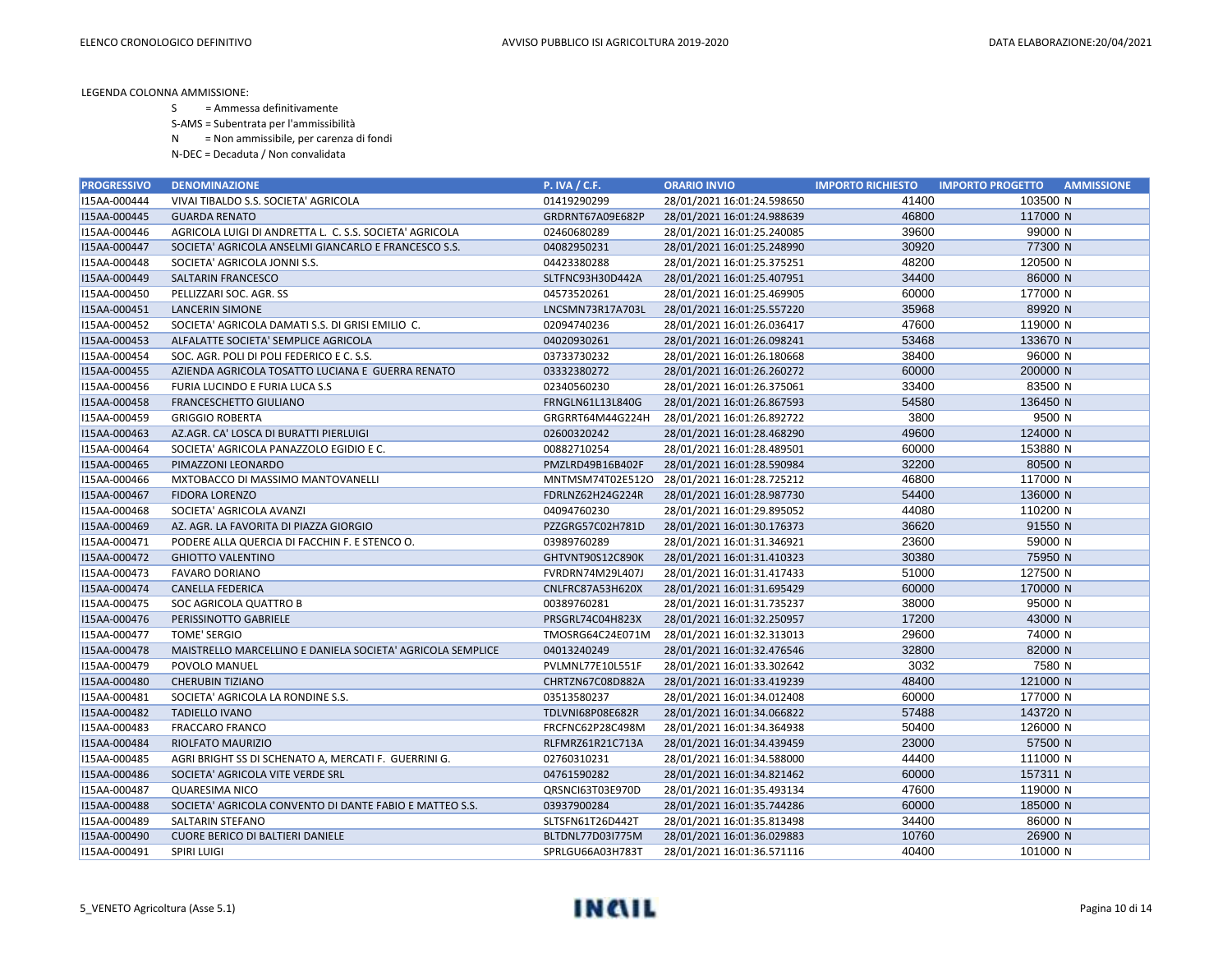- S = Ammessa definitivamente
- S-AMS = Subentrata per l'ammissibilità
- N = Non ammissibile, per carenza di fondi
- N-DEC = Decaduta / Non convalidata

| <b>PROGRESSIVO</b> | <b>DENOMINAZIONE</b>                                        | <b>P. IVA / C.F.</b> | <b>ORARIO INVIO</b>        | <b>IMPORTO RICHIESTO</b> | <b>IMPORTO PROGETTO</b><br><b>AMMISSIONE</b> |
|--------------------|-------------------------------------------------------------|----------------------|----------------------------|--------------------------|----------------------------------------------|
| I15AA-000493       | <b>FRANCESCHIN NICOLA</b>                                   | FRNNCL68T06D325A     | 28/01/2021 16:01:36.792157 | 46400                    | 116000 N                                     |
| I15AA-000494       | SOC. AGR. BROTTO RENZO, DANILO E FABIO S.S.                 | 01962550263          | 28/01/2021 16:01:36.831332 | 60000                    | 166000 N                                     |
| I15AA-000495       | <b>ALDIGHIERI ROBERTO</b>                                   | LDGRRT72H24H783W     | 28/01/2021 16:01:36.952012 | 19600                    | 49000 N                                      |
| I15AA-000496       | DE BORTOLI LEONARDO                                         | DBRLRD64P11M103C     | 28/01/2021 16:01:37.162579 | 40400                    | 101000 N                                     |
| I15AA-000497       | SOCIETA' AGRICOLA FONDO CREARO S.S.                         | 04476170230          | 28/01/2021 16:01:37.440523 | 52000                    | 130000 N                                     |
| I15AA-000498       | AZIENDA AGRICOLA MUNCIO SOCIETA' AGRICOLA SEMPLICE          | 04057260269          | 28/01/2021 16:01:37.494394 | 51400                    | 128500 N                                     |
| I15AA-000500       | BRESSAN LUCIA SOCIETA' AGRICOLA SEMPLICE                    | 03722540246          | 28/01/2021 16:01:37.688690 | 10080                    | 25200 N                                      |
| I15AA-000501       | <b>CORRA' GIANNI</b>                                        | CRRGNN59R20I775R     | 28/01/2021 16:01:37.711526 | 17200                    | 43000 N                                      |
| I15AA-000503       | <b>BONELLI LORENZO</b>                                      | BNLLNZ67B24A465E     | 28/01/2021 16:01:37.990671 | 3840                     | 9600 N                                       |
| I15AA-000504       | <b>VETTORATO MIRCO</b>                                      | VTTMRC63B07C500M     | 28/01/2021 16:01:38.051877 | 53200                    | 133000 N                                     |
| I15AA-000505       | ROMITO ALBERTO                                              | RMTLRT68C20F382Y     | 28/01/2021 16:01:38.427762 | 24000                    | 61000 N                                      |
| I15AA-000507       | SOCIETA' AGRICOLA SEMPLICE MASSELLA DANIELE E RENATO        | 04400010239          | 28/01/2021 16:01:38.699626 | 51600                    | 129000 N                                     |
| I15AA-000508       | E.T.A. SOCIETA' AGRICOLA S.S.                               | 01579180298          | 28/01/2021 16:01:39.079684 | 60000                    | 172500 N                                     |
| I15AA-000509       | <b>DAL BON GIULIANA</b>                                     | DLBGLN61B43E349A     | 28/01/2021 16:01:39.111299 | 60000                    | 185000 N                                     |
| I15AA-000510       | MENEGOLO PRIMO E COLOGNESE FLAVIA                           | 01312850231          | 28/01/2021 16:01:39.332105 | 17000                    | 42500 N                                      |
| I15AA-000511       | <b>GARBIN LUCIANO</b>                                       | GRBLCN63S27D107A     | 28/01/2021 16:01:39.642544 | 18400                    | 46000 N                                      |
| I15AA-000512       | <b>MENEGHINI ELISA</b>                                      | MNGLSE86H41F964E     | 28/01/2021 16:01:39.736096 | 37158                    | 92897 N                                      |
| I15AA-000513       | SOCIETA' AGRICOLA AVIFER                                    | 03501330231          | 28/01/2021 16:01:39.782073 | 48400                    | 121000 N                                     |
| I15AA-000515       | SOC. AGR. DOSSO PUEL DI POMARI DR. GABRIELE C. S.S.         | 00225190230          | 28/01/2021 16:01:40.210133 | 29400                    | 73500 N                                      |
| I15AA-000516       | PIVA DANTE                                                  | PVIDNT58C11C498V     | 28/01/2021 16:01:40.227890 | 33200                    | 83000 N                                      |
| I15AA-000517       | LA RONCAGLIA SOCIETA' AGR. SEMPLICE DI BIZZOTTO E BRESSAN   | 04010320242          | 28/01/2021 16:01:40.456288 | 60000                    | 205000 N                                     |
| I15AA-000518       | BELLUCO GABRIELE E MAURO SOCIETA' AGRICOLA                  | 00981090285          | 28/01/2021 16:01:40.621271 | 44400                    | 111000 N                                     |
| I15AA-000519       | SIGNORATO CLAUDIO                                           | SGNCLD63T31F964T     | 28/01/2021 16:01:41.693893 | 39800                    | 99500 N                                      |
| I15AA-000520       | SOC.AGR.BELLESINI ALESSANDRO E FIGLI SS                     | 04263050231          | 28/01/2021 16:01:41.787705 | 30200                    | 75500 N                                      |
| I15AA-000521       | G G DI PASSARINI GIANFRANCO E C. SOCIET SEMPLICE AGRICOLA   | 04009540230          | 28/01/2021 16:01:42.076820 | 42400                    | 106000 N                                     |
| I15AA-000522       | FRANZINA SOCIETA' AGRICOLA SEMPLICE                         | 04139370243          | 28/01/2021 16:01:43.084088 | 38400                    | 96000 N                                      |
| I15AA-000523       | AZ. AGR. LA RUGIADA DI ZAMBELLO PAOLO                       | ZMBPLA78M22C743E     | 28/01/2021 16:01:44.382595 | 36662                    | 91656 N                                      |
| I15AA-000524       | PIONA CARLO ALBERTO                                         | PNICLL81B28F861T     | 28/01/2021 16:01:44.467872 | 34800                    | 87000 N                                      |
| I15AA-000525       | SOCIETA' AGRICOLA GORINO SULLAM SOCIETA' SEMPLICE           | 00058380296          | 28/01/2021 16:01:44.497090 | 60000                    | 200000 N                                     |
| I15AA-000526       | <b>BARALDO LUIGINO</b>                                      | BRLLGN62B06G461J     | 28/01/2021 16:01:44.539401 | 24400                    | 61000 N                                      |
| I15AA-000527       | <b>MARIN LUIGINO</b>                                        | MRNLGN49E19D680O     | 28/01/2021 16:01:44.588315 | 60000                    | 150000 N                                     |
| I15AA-000528       | SOCIET AGRICOLA MANTOVANI S.S.                              | 01594760298          | 28/01/2021 16:01:44.589961 | 36000                    | 90000 N                                      |
| I15AA-000529       | PACCAGNELLA ENRICO                                          | PCCNRC43B10E592A     | 28/01/2021 16:01:45.372399 | 12941                    | 32354 N                                      |
| I15AA-000530       | SOCIETA' AGRICOLA BORGO VALFREDDA S.S. DI BURRO RE          | 03835770235          | 28/01/2021 16:01:45.656987 | 21400                    | 53500 N                                      |
| I15AA-000531       | SOCIET AGRICOLA FATTORIA INFORMA FRATELLI BOLCATO S.S.      | 03920170234          | 28/01/2021 16:01:47.221436 | 51400                    | 128500 N                                     |
| I15AA-000533       | <b>ALDIGHIERI CLAUDIO</b>                                   | LDGCLD78R16H783P     | 28/01/2021 16:01:48.036096 | 19600                    | 49000 N                                      |
| I15AA-000534       | VILLANOVA ALBERTO C. SOCIETA' AGRICOLA S.S.                 | 04583700267          | 28/01/2021 16:01:48.057115 | 43600                    | 109000 N                                     |
| I15AA-000535       | LA PRIMULA SOCIETA' AGRICOLA                                | 03049160249          | 28/01/2021 16:01:48.702751 | 2736                     | 6840 N                                       |
| I15AA-000536       | <b>BIGARELLA GRAZIANO</b>                                   | BGRGZN55M27B161O     | 28/01/2021 16:01:48.831893 | 33600                    | 84000 N                                      |
| I15AA-000538       | MARCOLIN F.LLI S.S. SOCIET AGRICOLA                         | 00936930288          | 28/01/2021 16:01:49.402099 | 28040                    | 70100 N                                      |
| I15AA-000539       | <b>CRESTANI SOCIET AGRICOLA S.S.</b>                        | 03671490245          | 28/01/2021 16:01:49.690363 | 30800                    | 77000 N                                      |
| I15AA-000540       | <b>CESTER DAVINO</b>                                        | CSTDVN56S04D674H     | 28/01/2021 16:01:49.719308 | 37600                    | 94000 N                                      |
| I15AA-000541       | SOCIETA' AGRICOLA NICOLETTO DI NICOLETTO NATALINO E ALBERTO | 05119490281          | 28/01/2021 16:01:49.734664 | 57600                    | 144000 N                                     |

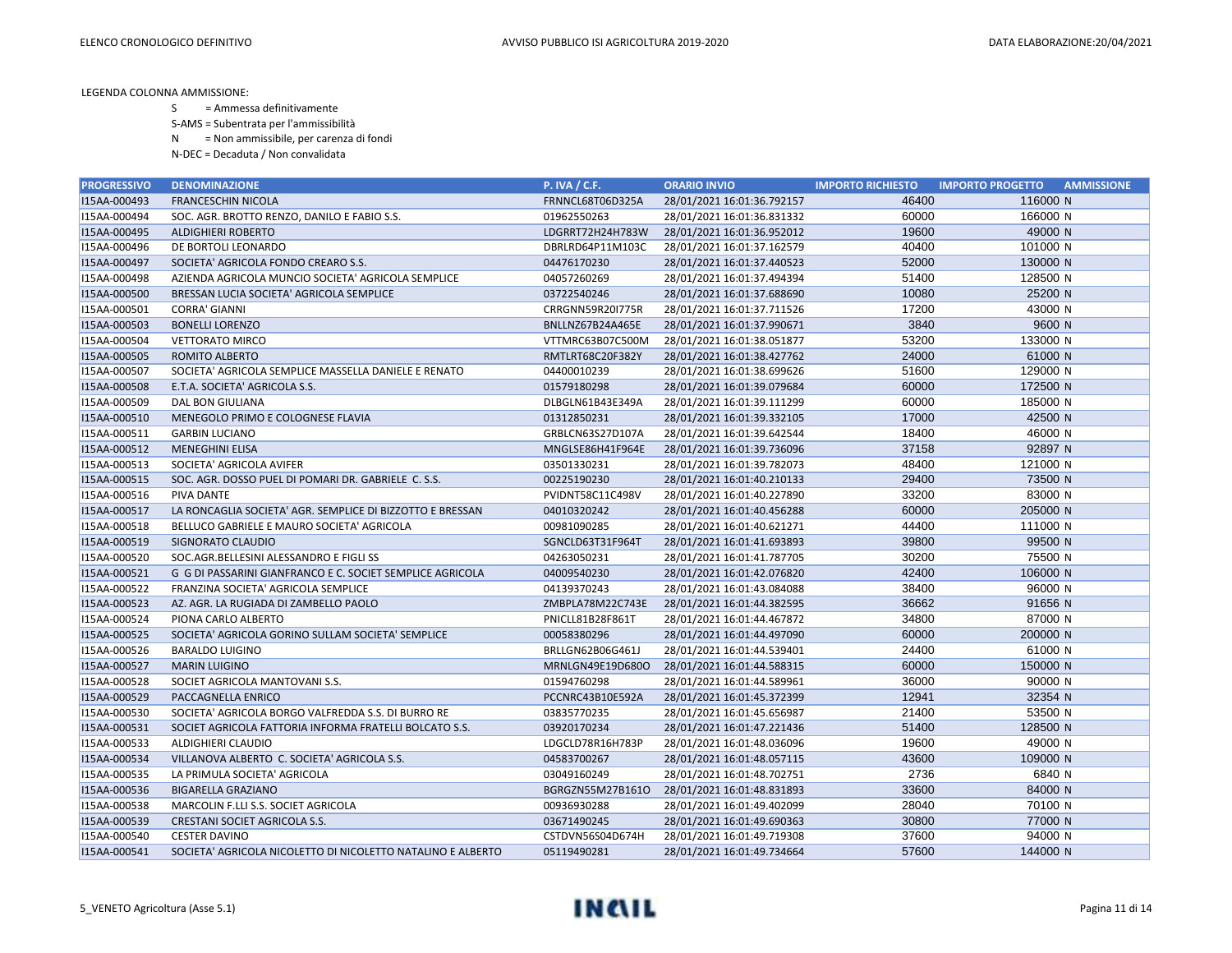- S = Ammessa definitivamente
- S-AMS = Subentrata per l'ammissibilità
- N = Non ammissibile, per carenza di fondi
- N-DEC = Decaduta / Non convalidata

| <b>PROGRESSIVO</b> | <b>DENOMINAZIONE</b>                                         | <b>P. IVA / C.F.</b> | <b>ORARIO INVIO</b>        | <b>IMPORTO RICHIESTO</b> | <b>IMPORTO PROGETTO</b><br><b>AMMISSIONE</b> |
|--------------------|--------------------------------------------------------------|----------------------|----------------------------|--------------------------|----------------------------------------------|
| I15AA-000542       | RUFFATO NICOLA                                               | RFFNCL89S30B563W     | 28/01/2021 16:01:50.005717 | 60000                    | 190000 N                                     |
| I15AA-000543       | <b>BARALDO MATTEO</b>                                        | BRLMTT85P20L781C     | 28/01/2021 16:01:50.636928 | 44000                    | 110000 N                                     |
| I15AA-000544       | <b>MATTEAZZI ALBERTO</b>                                     | MTTLRT94L28A459S     | 28/01/2021 16:01:50.919222 | 34532                    | 86331 N                                      |
| I15AA-000545       | SOC. AGR. MORINI FLAVIO, EMANUELE E MASSIMO S.S.             | 01305990234          | 28/01/2021 16:01:51.120048 | 22400                    | 56000 N                                      |
| I15AA-000546       | DE BONA GIANFRANCO                                           | DBNGFR62B03L422L     | 28/01/2021 16:01:51.527790 | 43600                    | 109000 N                                     |
| I15AA-000547       | MADDALENA SIMONE E LUCIANO S.S. SOCIETA' AGRICOLA            | 03809530243          | 28/01/2021 16:01:52.390465 | 1500                     | 3750 N                                       |
| I15AA-000548       | SPAGNOLO EMANUELE                                            | SPGMNL80M21C890Z     | 28/01/2021 16:01:52.750345 | 15200                    | 38000 N                                      |
| I15AA-000549       | <b>TIZIANI PAOLO</b>                                         | TZNPLA79D27E349K     | 28/01/2021 16:01:52.910321 | 53400                    | 133500 N                                     |
| I15AA-000550       | SOCIETA' AGRICOLA S.ANTONIO S.S. DI BELTRAMELLI TIZIANA C.   | 05288770281          | 28/01/2021 16:01:53.507772 | 41600                    | 104000 N                                     |
| I15AA-000551       | AZ. AGR. LA LIVELLONA DI PRETO LORENA                        | PRTLRN63D49E682S     | 28/01/2021 16:01:54.018457 | 41762                    | 104406 N                                     |
| I15AA-000552       | <b>AVER AGNESE</b>                                           | VRAGNS40M51E354Z     | 28/01/2021 16:01:54.750640 | 1880                     | 4700 N                                       |
| I15AA-000554       | SOC. AGR. BRANCO CAV. LUCIANO E FIGLI S.S.                   | 01559190291          | 28/01/2021 16:01:55.107152 | 28406                    | 71017 N                                      |
| I15AA-000555       | VARALTA PATRIZIA                                             | VRLPRZ71S44L364Z     | 28/01/2021 16:01:55.117999 | 23256                    | 58140 N                                      |
| I15AA-000556       | CECCONELLO ANTONIO E LINO SOCIETA' AGRICOLA SEMPLICE         | 02156520245          | 28/01/2021 16:01:55.192672 | 52600                    | 131500 N                                     |
| I15AA-000557       | AZ. AGR. ADRIANO ADAMI S.S. DI A., F. ADAMI C.               | 02330230265          | 28/01/2021 16:01:56.717888 | 34400                    | 86000 N                                      |
| I15AA-000558       | SOCIETA' AGRICOLA CA' RUGATE DI TESSARI MICHELE E            | 01884780238          | 28/01/2021 16:01:58.259178 | 38857                    | 97144 N                                      |
| I15AA-000559       | TENUTA LA PRESA DI DEI MICHELI S.S.                          | 03132860234          | 28/01/2021 16:01:58.314103 | 39600                    | 99000 N                                      |
| I15AA-000560       | SOCIETA' AGRICOLA MAGRINE S.S.                               | 04929530261          | 28/01/2021 16:01:58.488505 | 16800                    | 42000 N                                      |
| I15AA-000561       | SOC.AGR.COGNOLATO PIETRO E ADRIANO S.S.                      | 03610920286          | 28/01/2021 16:01:58.830734 | 60000                    | 180000 N                                     |
| I15AA-000562       | <b>MARTINELLI LUCA</b>                                       | MRTLCU87E21L781C     | 28/01/2021 16:01:58.931182 | 51200                    | 128000 N                                     |
| I15AA-000563       | SINIGAGLIA SILVANO                                           | SNGSVN46H30C056K     | 28/01/2021 16:01:59.195155 | 60000                    | 190000 N                                     |
| I15AA-000564       | PIOVAN RICCCARDO, IVO E CAPUZZO TERESA S.S. SOCIETA' AGRICOL | 01174370294          | 28/01/2021 16:01:59.973710 | 36400                    | 91000 N                                      |
| I15AA-000565       | CELLOTTO GIOVANNI SOCIETA' AGRICOLA SS                       | 04215340268          | 28/01/2021 16:02:00.458186 | 51600                    | 129000 N                                     |
| I15AA-000566       | PIMAZZONI GIORGIO                                            | PMZGRG54B26B402D     | 28/01/2021 16:02:00.606837 | 21400                    | 53500 N                                      |
| I15AA-000567       | AZIENDA AGRICOLA REBESCHINI SOC. SEMPL.                      | 00593580244          | 28/01/2021 16:02:00.815508 | 27940                    | 69850 N                                      |
| I15AA-000568       | SOCIETA' AGRICOLA BOTON D'ORO FORMAGGI S.R.L.                | 01107640250          | 28/01/2021 16:02:01.531776 | 55400                    | 138500 N                                     |
| I15AA-000569       | <b>GOTTI LUCA</b>                                            | GTTLCU77A12L359D     | 28/01/2021 16:02:01.543616 | 49600                    | 124000 N                                     |
| I15AA-000570       | AZIENDA AGRICOLA DI MILAN DAVIDE                             | MLNDVD75D18L840T     | 28/01/2021 16:02:01.614788 | 29600                    | 74000 N                                      |
| I15AA-000571       | <b>FOLEGOT SERGIO</b>                                        | FLGSRG56C27G123Z     | 28/01/2021 16:02:02.204292 | 49600                    | 124000 N                                     |
| I15AA-000572       | COLLODEL GIOVANNI NALO                                       | CLLGNN50D21I103S     | 28/01/2021 16:02:02.641581 | 42800                    | 107000 N                                     |
| I15AA-000573       | SOCIET AGRICOLA MAZZOCCATO SERGIO E GIANFRANCO SS            | 02214400265          | 28/01/2021 16:02:03.141033 | 54400                    | 136000 N                                     |
| I15AA-000574       | PAGAN GRISO ROBERTO                                          | PGNRRT67M06L781I     | 28/01/2021 16:02:03.308692 | 25200                    | 63000 N                                      |
| I15AA-000576       | <b>GINI MIRKO</b>                                            | GNIMRK80P20C890D     | 28/01/2021 16:02:04.197055 | 42818                    | 107045 N                                     |
| I15AA-000577       | COSTENARO MIRCO E PAOLO SOCIETA' AGRICOLA S.S.               | 02439000247          | 28/01/2021 16:02:04.724538 | 53400                    | 133500 N                                     |
| I15AA-000578       | AZ. AGR. CA' DOLFINA DI MARCON ROMEO                         | MRCRMO61B08H610S     | 28/01/2021 16:02:04.889508 | 50800                    | 127000 N                                     |
| I15AA-000581       | SOCIETA' AGRICOLA CORTE LOVATO                               | 04969200288          | 28/01/2021 16:02:06.468639 | 30400                    | 76000 N                                      |
| I15AA-000582       | SOC.AGR.LE RUGHE S.S.                                        | 04601000260          | 28/01/2021 16:02:06.694445 | 51600                    | 129000 N                                     |
| I15AA-000583       | <b>FINATO LORIS</b>                                          | FNTLRS68H26E349O     | 28/01/2021 16:02:07.738437 | 46200                    | 115500 N                                     |
| I15AA-000584       | AZ. AGR. ASSOCIATA CAON S.S.                                 | 03479180287          | 28/01/2021 16:02:08.273870 | 49600                    | 124000 N                                     |
| I15AA-000585       | POLA IVANO                                                   | PLOVNI80H07L565O     | 28/01/2021 16:02:08.668376 | 19400                    | 48500 N                                      |
| I15AA-000586       | <b>BIRBINI MORENA</b>                                        | BRBMRN67A63C207G     | 28/01/2021 16:02:10.376784 | 58680                    | 146700 N                                     |
| I15AA-000587       | <b>GRANDI MIRCO</b>                                          | GRNMRC66P08H620M     | 28/01/2021 16:02:10.385886 | 60000                    | 158850 N                                     |
| I15AA-000588       | MARCAZZAN GIOVANNI                                           | MRCGNN64A31E682E     | 28/01/2021 16:02:11.403590 | 32400                    | 81000 N                                      |

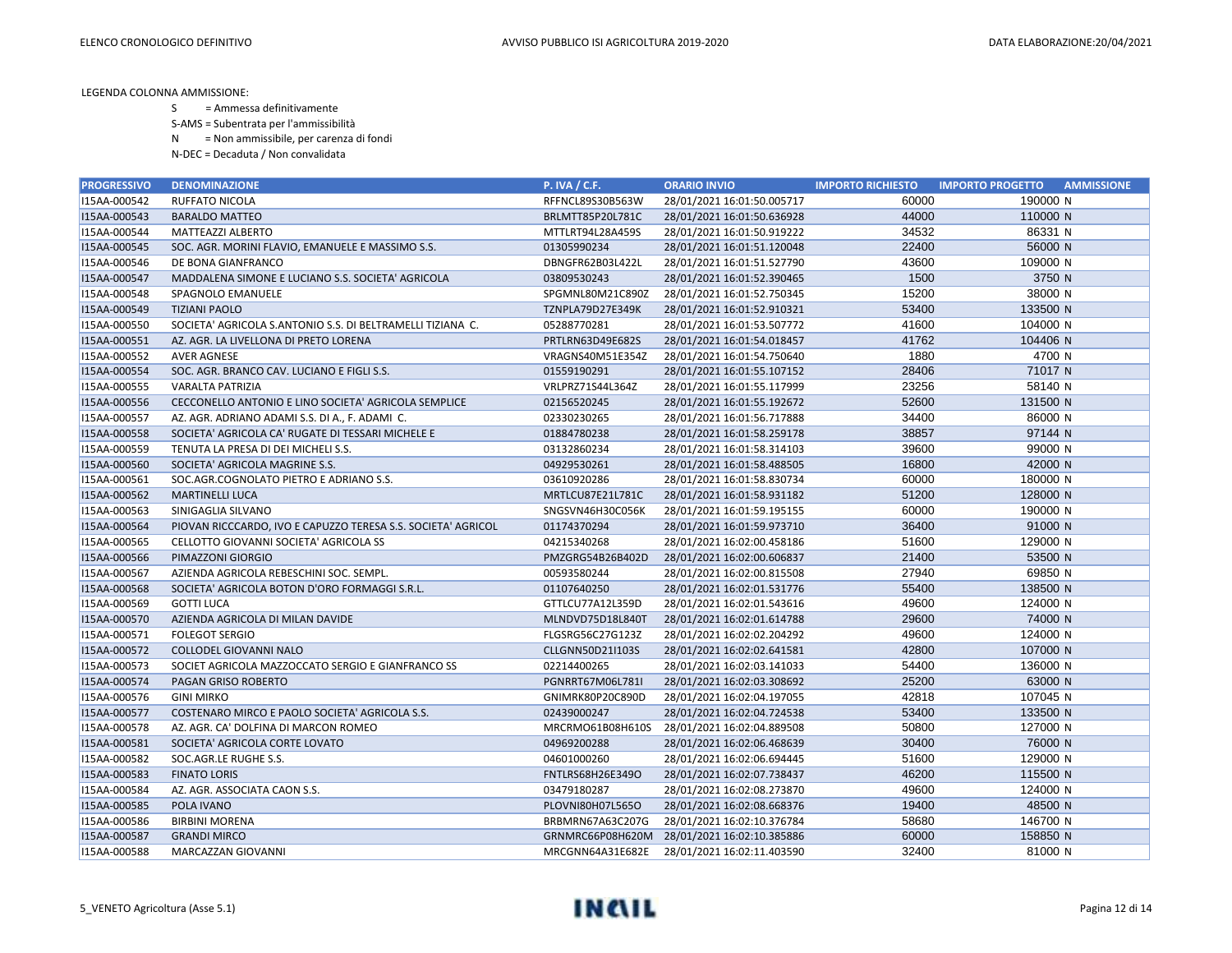S = Ammessa definitivamente

S-AMS = Subentrata per l'ammissibilità

N = Non ammissibile, per carenza di fondi

| <b>PROGRESSIVO</b> | <b>DENOMINAZIONE</b>                                        | <b>P. IVA / C.F.</b> | <b>ORARIO INVIO</b>        | <b>IMPORTO RICHIESTO</b> | <b>IMPORTO PROGETTO</b><br><b>AMMISSIONE</b> |
|--------------------|-------------------------------------------------------------|----------------------|----------------------------|--------------------------|----------------------------------------------|
| I15AA-000589       | <b>GUARDA TRE G SOCIETA' AGRICOLA</b>                       | 04077080242          | 28/01/2021 16:02:13.351046 | 21042                    | 52605 N                                      |
| I15AA-000590       | <b>BARBIRATO MARCO</b>                                      | BRBMRC73C17D442Z     | 28/01/2021 16:02:16.653145 | 28080                    | 70200 N                                      |
| I15AA-000591       | PESCE MASSIMO                                               | PSCMSM65C21F904U     | 28/01/2021 16:02:18.653805 | 60000                    | 162000 N                                     |
| I15AA-000593       | SOC. AGR. FILIPPINI DI FILIPPINI LORIS E LUCIANO            | 03738130230          | 28/01/2021 16:02:20.999107 | 26800                    | 67000 N                                      |
| I15AA-000594       | SOCIET AGRICOLA ANDREA DI PEDRINA MARIO C.                  | 03260130277          | 28/01/2021 16:02:21.396768 | 54800                    | 137000 N                                     |
| I15AA-000595       | SOCIETA' AGRICOLA DAMA S.S.                                 | 04449480286          | 28/01/2021 16:02:23.009056 | 35596                    | 88990 N                                      |
| I15AA-000597       | SOCIETA' AGRICOLA LA VATICANA S.S.                          | 04542870235          | 28/01/2021 16:02:23.421864 | 41320                    | 103300 N                                     |
| I15AA-000598       | NOGARA SOCIETA' AGRICOLA SEMPLICE                           | 03964250249          | 28/01/2021 16:02:24.143242 | 38400                    | 96000 N                                      |
| I15AA-000599       | <b>DANIELE NICOLA</b>                                       | DNLNCL70P26G224I     | 28/01/2021 16:02:24.233365 | 16400                    | 41000 N                                      |
| I15AA-000600       | SOC. AGRICOLA LE RIVE DE NADAL DI GUIZZO S. E P. SS         | 05031480261          | 28/01/2021 16:02:26.023335 | 25600                    | 64000 N                                      |
| I15AA-000601       | SFB SOCIETA' AGRICOLA SRL                                   | 05097050289          | 28/01/2021 16:02:26.920272 | 1310                     | 3277 N                                       |
| I15AA-000602       | FRATELLI GUGOLE SOCIETA' AGRICOLA SEMPLICE                  | 04487230239          | 28/01/2021 16:02:27.182864 | 17200                    | 43000 N                                      |
| I15AA-000603       | SOCIET AGRICOLA B.D. DI DONATONI ROSANNA S.S.               | 01361690298          | 28/01/2021 16:02:27.225426 | 42400                    | 106000 N                                     |
| I15AA-000604       | CAPOVILLA AZ.AGRICOLA DI CAPOVILLA VITTORIO                 | CPVVTR46C06D157M     | 28/01/2021 16:02:27.529470 | 10360                    | 25900 N                                      |
| I15AA-000605       | FRACASSO TOMMASO E SORELLE S.S. SOCIETA' AGRICOLA           | 00041090291          | 28/01/2021 16:02:27.940724 | 40360                    | 100900 N                                     |
| I15AA-000606       | SOCIETA' AGRICOLA GIOCAIA S.S.                              | 04322850233          | 28/01/2021 16:02:29.845937 | 40000                    | 100000 N                                     |
| I15AA-000607       | <b>BACCARIN MASSIMO</b>                                     | BCCMSM75E17G224K     | 28/01/2021 16:02:30.612257 | 2880                     | 7200 N                                       |
| I15AA-000608       | <b>GAZZOLA SILVANA</b>                                      | GZZSVN61E56E692A     | 28/01/2021 16:02:31.601766 | 33200                    | 83000 N                                      |
| I15AA-000609       | <b>BISSOLO VANNI</b>                                        | BSSVNN68R09H783T     | 28/01/2021 16:02:31.735393 | 34800                    | 87000 N                                      |
| I15AA-000610       | CRESCINI STEFANIA NAZZARENA                                 | CRSSFN63A61B296D     | 28/01/2021 16:02:32.354153 | 2360                     | 5900 N                                       |
| I15AA-000611       | <b>MARANGON GIULIANO</b>                                    | MRNGLN70C03A059E     | 28/01/2021 16:02:33.673984 | 30740                    | 76850 N                                      |
| I15AA-000612       | AZIENDA AGRICOLA SPILLER S.A.S. DI SPILLER A. E RUARO S.    | 04054310240          | 28/01/2021 16:02:34.053323 | 60000                    | 151015 N                                     |
| I15AA-000613       | <b>LOSI GIOVANNI</b>                                        | LSOGNN73H27C207W     | 28/01/2021 16:02:35.646566 | 53800                    | 134500 N                                     |
| I15AA-000614       | ZANIN ANGELINA                                              | ZNNNLN46R54L014P     | 28/01/2021 16:02:36.884520 | 23200                    | 58000 N                                      |
| I15AA-000615       | AGRICOLA OTTAVA PRESA S.S.                                  | 00899090286          | 28/01/2021 16:02:37.500420 | 60000                    | 152000 N                                     |
| I15AA-000617       | AZIENDA AGRICOLA TORNOVA SS DI ZAGGIA ULISSE                | 03255100277          | 28/01/2021 16:02:40.657705 | 38000                    | 95000 N                                      |
| I15AA-000618       | <b>VESCOVI ALESSANDRO</b>                                   | VSCLSN78T05A465T     | 28/01/2021 16:02:40.963296 | 6511                     | 16279 N                                      |
| I15AA-000619       | FERRARETTO STEFANIA                                         | FRRSFN67P42D442H     | 28/01/2021 16:02:40.983768 | 37920                    | 94800 N                                      |
| I15AA-000620       | <b>BONAMINI ARONNE</b>                                      | BNMRNN59S01G080B     | 28/01/2021 16:02:44.299485 | 60000                    | 176000 N                                     |
| I15AA-000621       | <b>FOGGINI NICOLA</b>                                       | FGGNCL38C13D419V     | 28/01/2021 16:02:48.596707 | 2900                     | 7250 N                                       |
| I15AA-000622       | MASARO VIVAI SOCIETA' AGRICOLA                              | 04287220281          | 28/01/2021 16:02:49.017616 | 33200                    | 83000 N                                      |
| I15AA-000623       | <b>BOLLA DAVIDE</b>                                         | BLLDVD65T27E682M     | 28/01/2021 16:02:50.749896 | 60000                    | 180000 N                                     |
| I15AA-000624       | PIUBELLO GIACINTO                                           | PBLGNT59A23L781R     | 28/01/2021 16:02:51.335639 | 22200                    | 55500 N                                      |
| I15AA-000625       | <b>ZONATO MICHELE</b>                                       | ZNTMHL97S25F964E     | 28/01/2021 16:02:51.610265 | 60000                    | 162000 N                                     |
| I15AA-000626       | <b>BERTATO GIANNI</b>                                       | BRTGNN59L27F269W     | 28/01/2021 16:02:53.119946 | 51600                    | 129000 N                                     |
| I15AA-000627       | <b>GUARISE GIORGIO</b>                                      | GRSGRG66E08L407U     | 28/01/2021 16:02:54.718123 | 60000                    | 162000 N                                     |
| I15AA-000628       | CABERLETTI LUIGI, TARCISIO E FABIANO S.S. SOCIETA' AGRICOLA | 00250640299          | 28/01/2021 16:02:56.819621 | 46400                    | 116000 N                                     |
| I15AA-000629       | SPAGNOLO LUCA                                               | SPGLCU68T01H620K     | 28/01/2021 16:02:57.674939 | 58400                    | 146000 N                                     |
| I15AA-000630       | <b>FRIGOTTO MASSIMO</b>                                     | FRGMSM70C25H783B     | 28/01/2021 16:02:59.557562 | 40000                    | 100000 N                                     |
| I15AA-000631       | AZIENDA AGRICOLA GONZO OTTORINO                             | GNZTRN63B05L840B     | 28/01/2021 16:03:00.348788 | 52840                    | 132100 N                                     |
| I15AA-000634       | <b>MENGATTO MARCO</b>                                       | MNGMRC92D23C743H     | 28/01/2021 16:03:11.018537 | 31200                    | 78000 N                                      |
| I15AA-000635       | AZ. AGRICOLA MAZZON DI LORENZI FRANCESCA                    | LRNFNC62C48H783W     | 28/01/2021 16:03:12.711042 | 51600                    | 129000 N                                     |
| I15AA-000636       | ANDREOLI LUIGI                                              | NDRLGU68A03D122O     | 28/01/2021 16:03:16.831125 | 28124                    | 70310 N                                      |